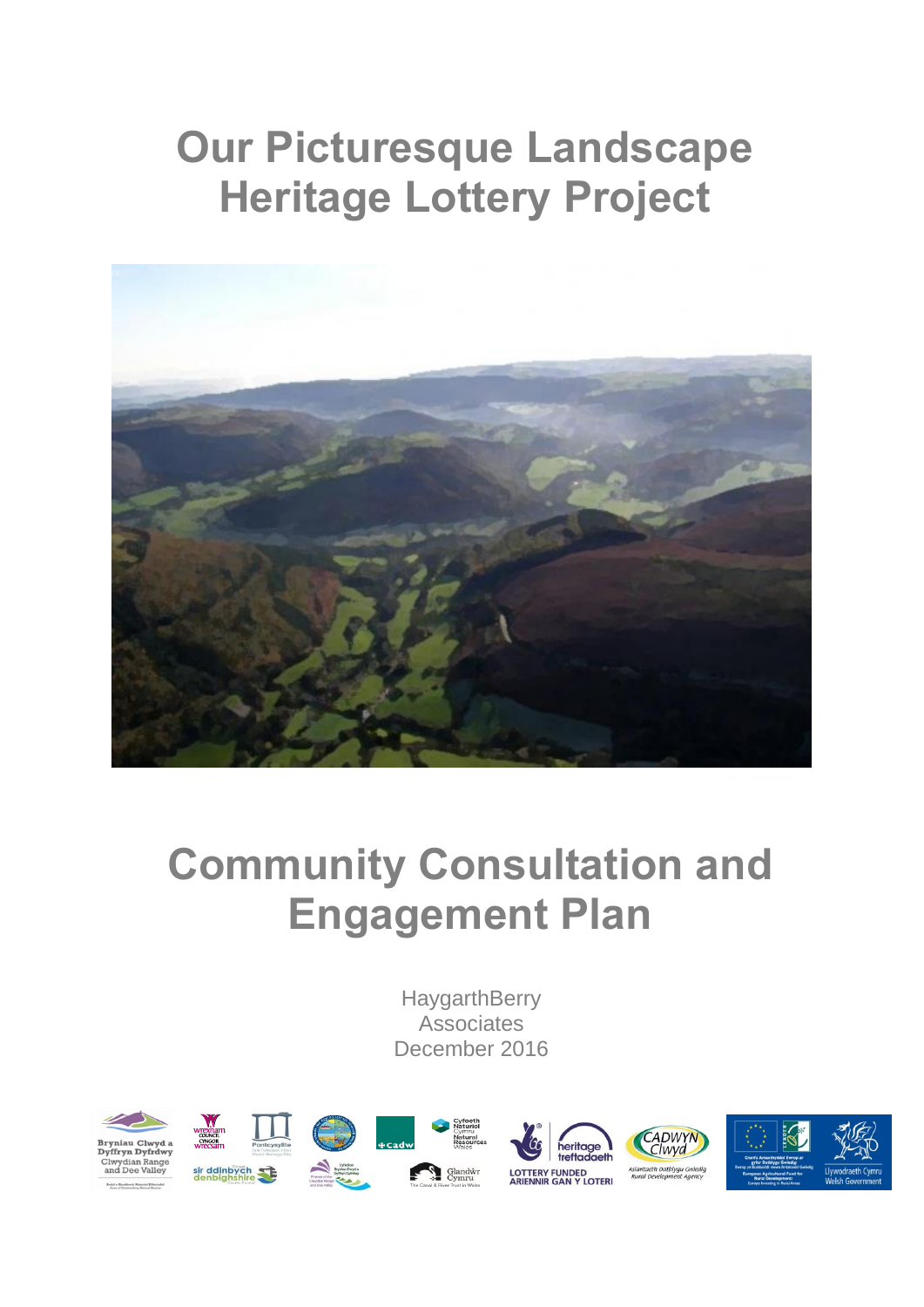## **Contents**

| <b>Executive Summary</b>                                     | $\overline{2}$ |
|--------------------------------------------------------------|----------------|
| <b>Introduction and Context</b>                              | 3              |
| <b>Scope of Engagement and Approach</b>                      | 5              |
| Key Project Partner Consultation                             |                |
| <b>Community Consultation Events</b>                         |                |
| <b>User Survey</b>                                           |                |
| <b>Online Survey</b>                                         |                |
| Engagement with others not attending events                  |                |
| <b>Consultation Findings</b>                                 | $\overline{7}$ |
| Key Project Partner Consultation                             |                |
| <b>Community Consultation Events</b>                         |                |
| <b>User Survey</b>                                           |                |
| Engagement with others not attending events                  |                |
| <b>Development of Community Engagement Projects</b>          | 11             |
| <b>Table of Project Ideas and Suggestions</b>                | 12             |
| <b>Future Community Engagement and Collaborative Working</b> | 24             |
| <b>Appendix</b><br>User survey graphs                        |                |

1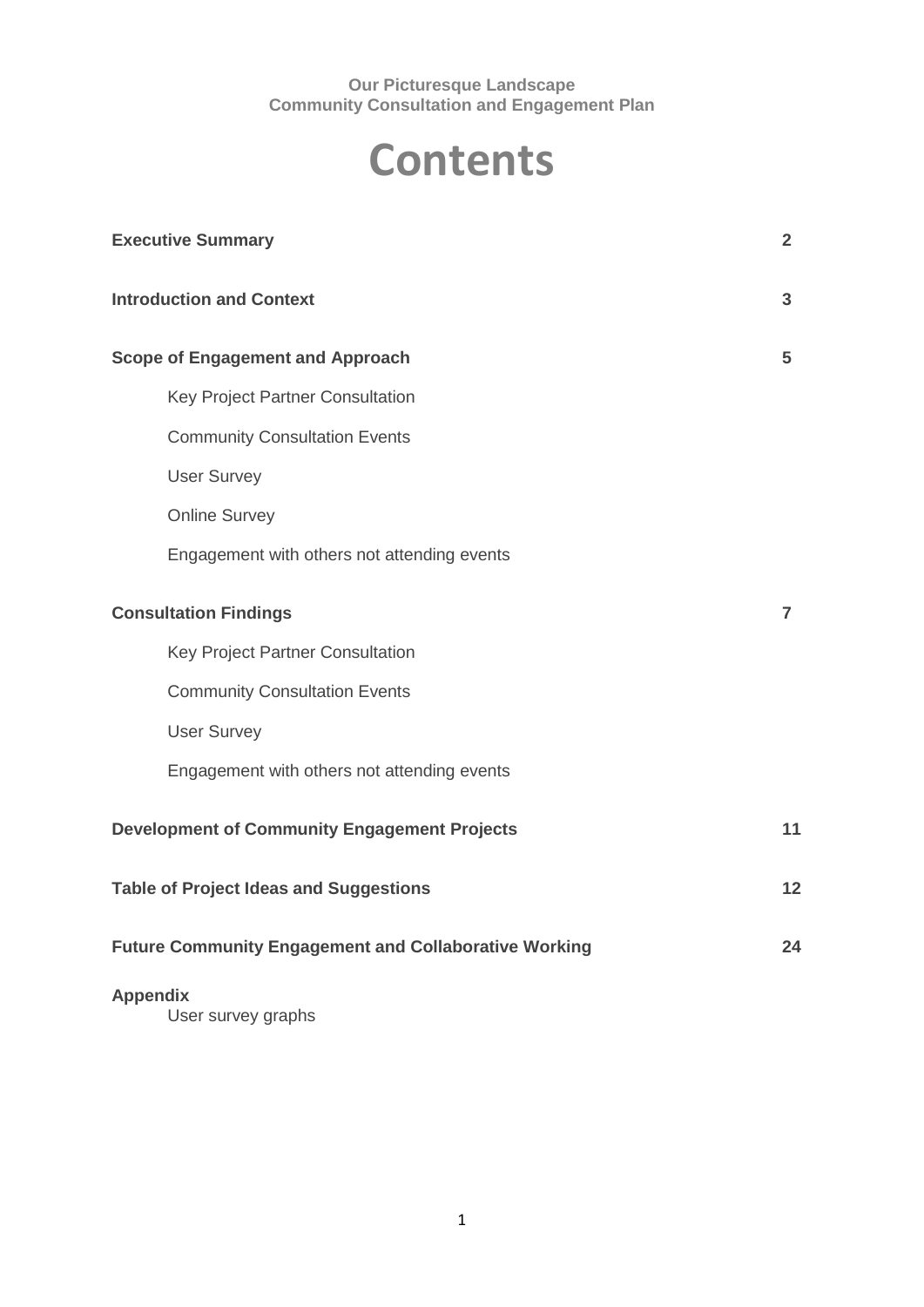## **Executive Summary**

This document provides a Community Engagement Plan in support of the Heritage Lottery Fund application on behalf of the Our Picturesque Landscape partners.

It contains details of the consultation process undertaken in order to develop the plan. This consisted of:

- a user survey at key visitor sites within the project area
- a programme of public consultation events
- an online survey for those unable to attend the events
- meetings with key project partners
- a quiz/consultation designed for young people
- meetings with individuals and organisations of hard to reach groups

The user survey provides baseline data on users of the landscape in Our Picturesque Landscape project area. The results indicate the level of awareness amongst visitors of the Area of Outstanding Natural Beauty designation, the importance of the area as an historic tourism destination and the Picturesque Movement.

Community consultation events were held at Ty Mawr Country Park Wrexham, Plas Newydd Llangollen and Rhug Estate Corwen. These events consisted of a project introduction followed by facilitated discussions. These resulted in suggestions from individuals and community groups as to the nature of projects they would like to see implemented and with which they thought the local community would wish to be involved. An online survey was available for people unable to attend these events.

Meetings were also held with key project partners and hard to reach groups at which ideas for projects and community engagement aspirations were discussed.

Arising from these consultations, a series of emerging project proposals were developed. In some cases these were stand-alone projects proposed by consultees and in others they were a variety of proposals shaped by a number of groups.

The projects were costed and apportioned between the Wrexham and Denbighshire areas. For each project the contribution to the 5 Our Picturesque Landscape aims and 9 Heritage Lottery Fund outcomes were identified. All contacts made during the development of the plan were recorded and now provide a database for ongoing engagement.

The emerging projects and ideas are grouped by the three themes of the project namely People and the Picturesque, Accessing the Picturesque and Conserving the Picturesque.

Community engagement is an ongoing process and proposals are made for future community engagement and collaborative working including a Community Engagement Action Plan.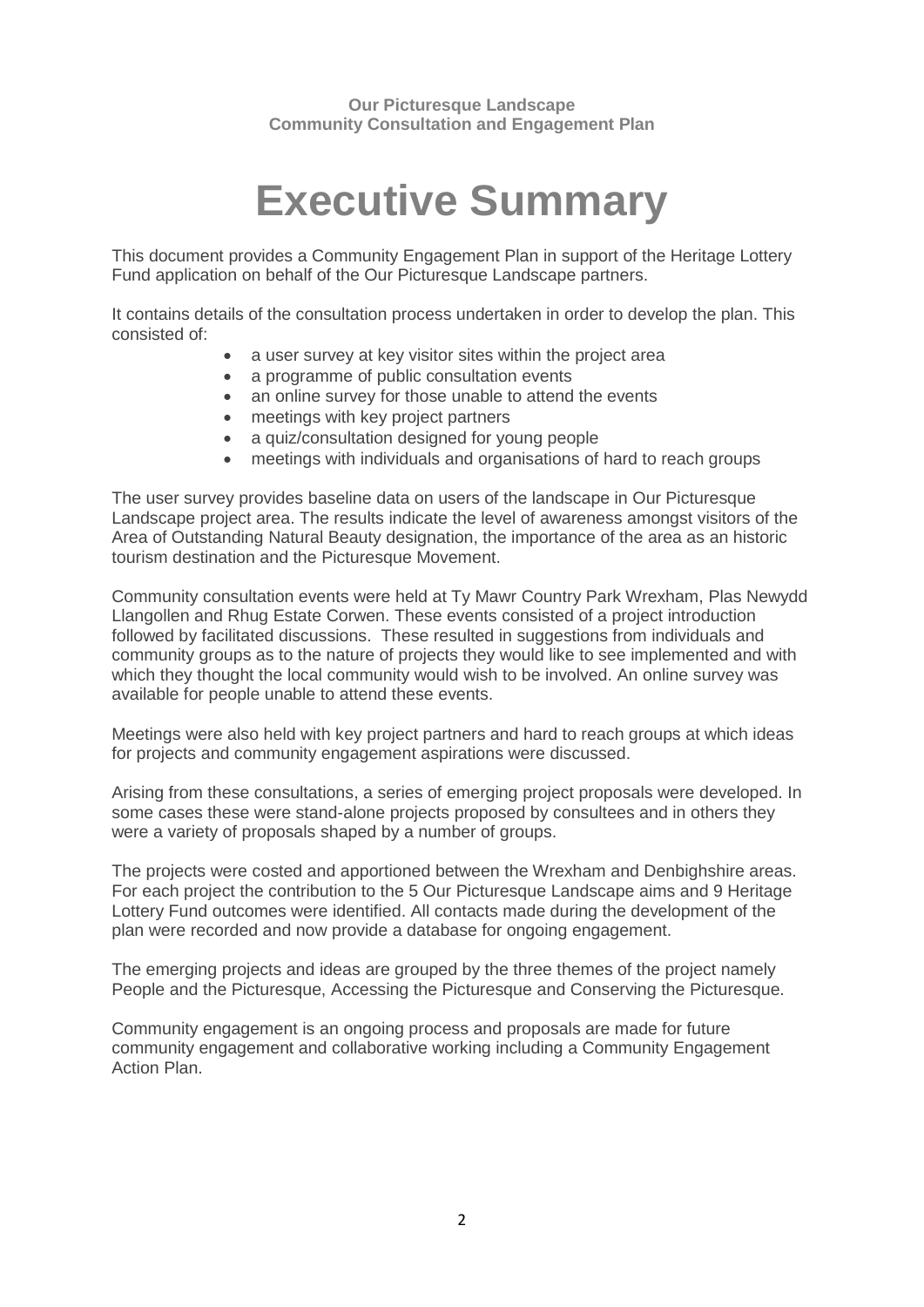## **Introduction and Context**

This work was commissioned by Cadwyn Clwyd and the Clwydian Range and Dee Valley Area of Outstanding Natural Beauty (AONB) and consisted of a range of community engagement and consultation activities leading to the production of a Community Engagement Plan.

The Community Engagement Plan is one of a number of pieces of work that are contributing to the 14 month Development Phase of the Heritage Lottery Fund Bid 'Our Picturesque Landscape' as part of the Landscape Partnerships programme. Progression to the Stage Two Delivery Phase is subject to a further application, of which this Community Engagement Plan will form a part.

Our Picturesque Landscape project area lies at the southern end of the Clwydian Range and Dee Valley AONB within the counties of Denbighshire and Wrexham. The project area is dominated by the River Dee and its valley. This varied topography has also guided the numerous important routeways of the A5, canal and railway which pass through the area. The communities within the project area are comparatively small settlements yet quite diverse in character.

Corwen is located at the far western edge of the area. Having a population of 2325 it hosts a number of successful national and internationally trading manufacturing companies. Best known for its links with Owain Glyndwr the town grew as a centre for [cattle](https://en.wikipedia.org/wiki/Cattle) [drovers.](https://en.wikipedia.org/wiki/Droving) Attractions in Corwen include the motte of a Norman castle, the thirteenth century Church of St Mael and St Sulien and the Capel Rûg built in 1637 by William Salesbury. It sits on the banks of the River Dee, is towered over from the south by the Berwyn Mountains and most recently, forms the terminus of the Llangollen Heritage Railway.

Ten miles east is located the larger community of Llangollen together with Llantysilio. Having a population of 3658 Llangollen and Llantysilio is renowned for its cultural links across the world through singing and dancing – as each year it hosts the Llangollen International Musical Eisteddfod. Situated above the town to the north is Castell Dinas Brân, a stronghold of the Princes of Powys. Beyond the castle is the limestone escarpment known as Eglwyseg Rocks. Home to the Llangollen Heritage Railway like its neighbour Corwen, Llangollen nestles within the beautiful Dee Valley, alongside the River Dee. The Llangollen canal, a spur of the Shropshire Union canal is a popular tourist attraction and links the town to Horseshoe Falls. The Falls at the far western end of the canal form an important element of the World Heritage site. They are an aesthetically beautiful engineering project consisting of a horseshoe shaped weir that feeds water from the river Dee to form the canal. Overlooking the town is situated the medieval house, Plas Newydd - home to the 'ladies of Llangollen' and an intrinsic and iconic reflection of the picturesque landscape within the Dee Valley.

To the eastern boundary of the project area lie the communities of Llangollen Rural, Cefn Mawr, Acrefair, Trevor and Plas Madoc. With a combined population of nearly 10,000 the 'urban' is starting to take over from the 'rural' as the Dee Valley stretches eastwards towards the town of Wrexham. Pontcysyllte Aqueduct and Canal World Heritage site provides some of the most recognised iconic views and offers numerous records of how the 'picturesque' came to be recorded by poets and artists throughout the nineteenth century.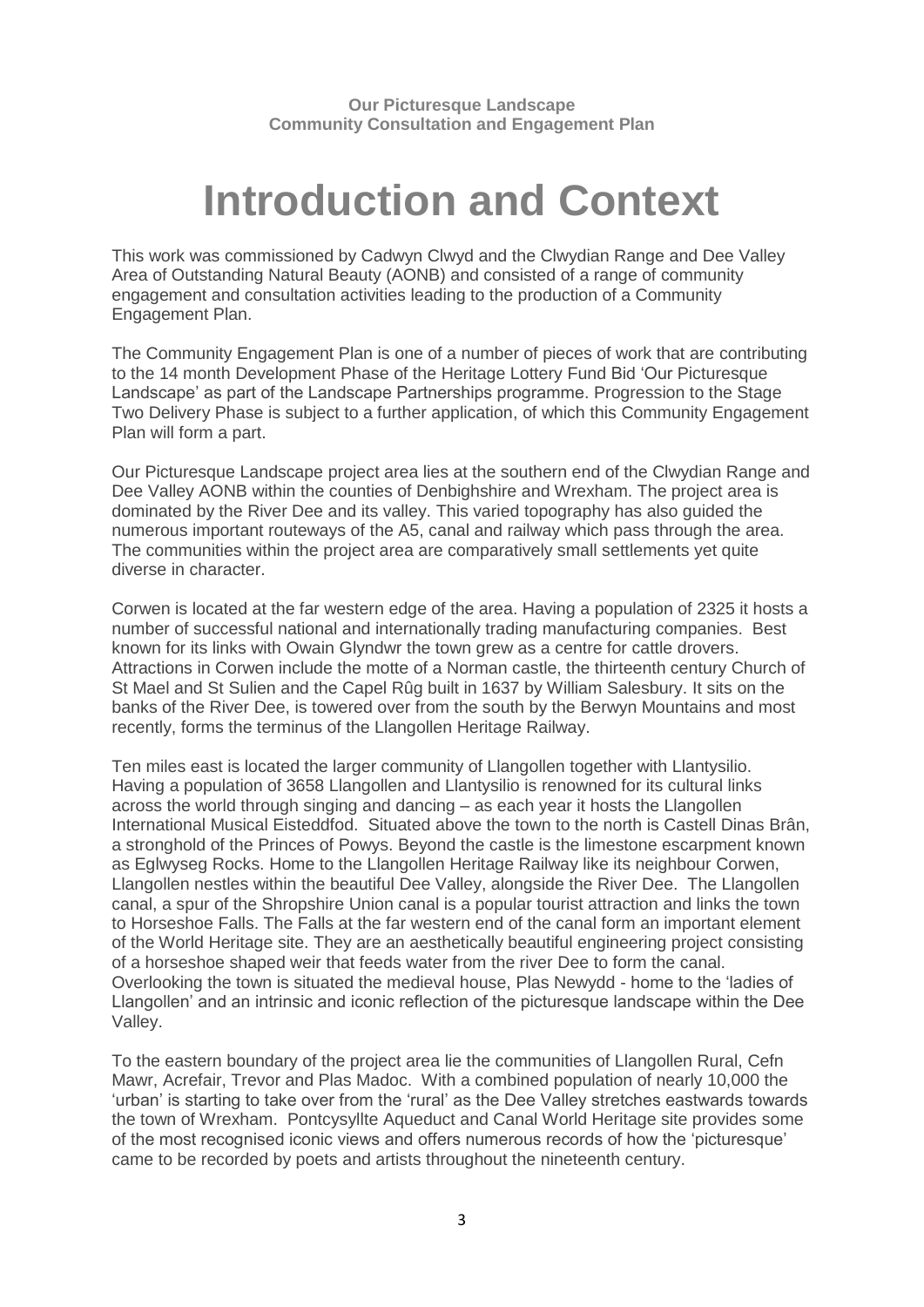The Our Picturesque Landscape project takes as its themes the journeys that were taken along the valley which is cut by the canal, Telford's A5 and the River Dee. Early visitors to the area included the artists Richard Williams and JMW Turner whilst the Ladies of Llangollen hosted writers including William Wordsworth and Lord Byron. The engineering works including the canal, A5, Pontcysyllte Aqueduct and the Chainbridge showed how technological advances of the time complement the Picturesque Landscape.

Activities to be undertaken through the project fall within three themes:

- People and the Picturesque
- Accessing the Picturesque
- Conserving the Picturesque

The Our Picturesque Landscape project has five aims:

- Protect the natural and historic heritage features through conservation and access management
- Reinstate the iconic and defining views of the picturesque movement
- Interpret the heritage significance of the picturesque landscape to people
- Engage with target audiences to share and increase awareness and understanding of the special qualities of the landscape.
- Connect and reconnect local communities with the landscape

The Heritage Lottery Fund has nine key outcomes which provide a focus for the project and in particular this community engagement plan:

- Heritage will be better managed
- Heritage will be in better condition
- Heritage will be identified/ recorded
- People will have developed skills
- People will have learnt about heritage
- People will have volunteered time
- Negative environmental impacts will have been reduced
- More people and a wider range of people will have engaged with heritage
- Your local area/community will be a better place to live, work or visit

The project is being delivered by a Partnership and is complimentary to other plans and strategies such as the Clwydian Range and Dee Valley Area of Outstanding Natural Beauty Management Plan and the respective local authority based Destination Management Plans.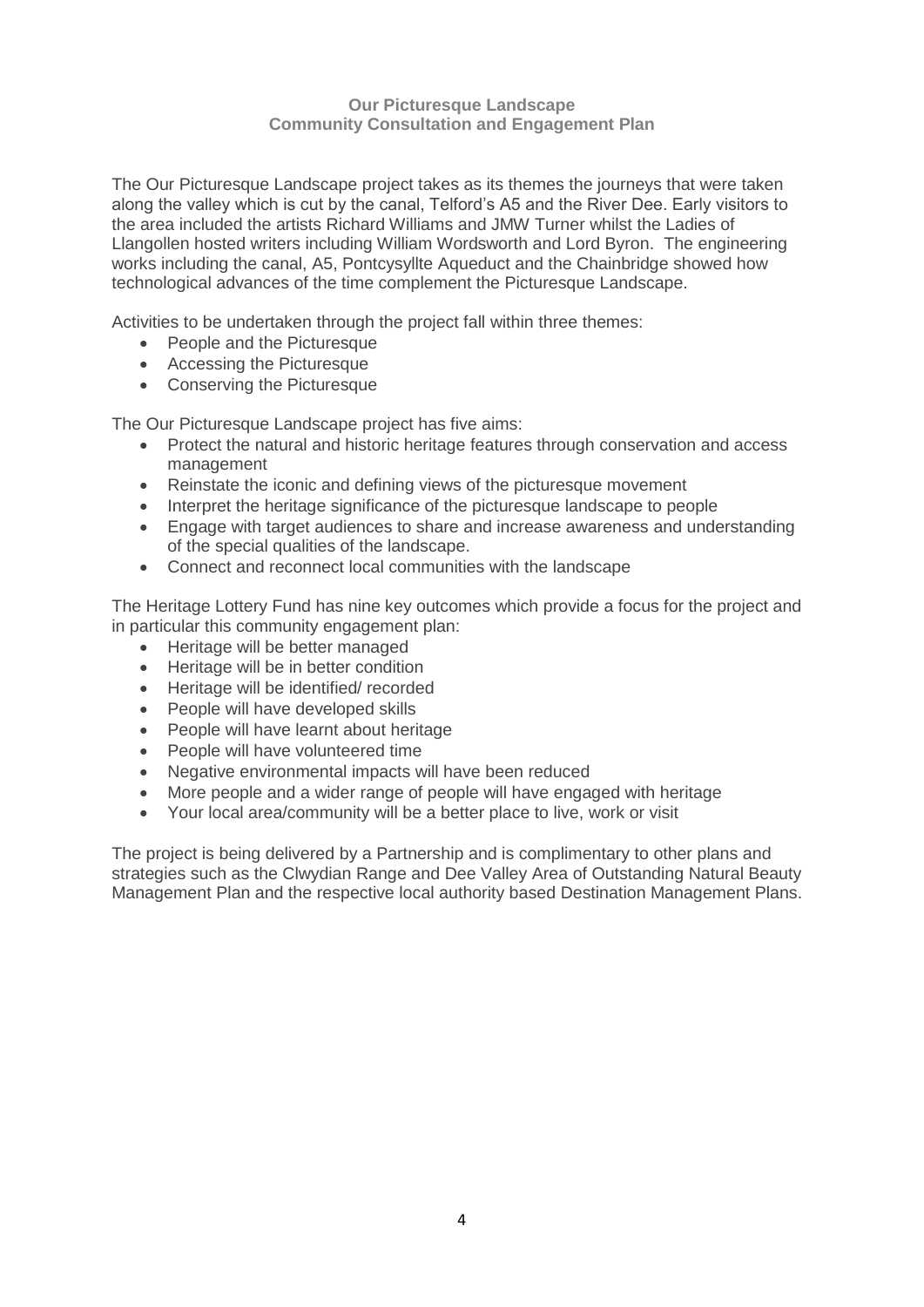### **Scope of Engagement and Approach**

#### **Key Project Partner Consultation**

Key partners identified were met on a face to face basis to determine:

- the aspirations of the partner organisation for the Our Picturesque Landscape project
- other groups and individuals within their network that should be consulted
- their suggestions around hard to reach groups
- their continued involvement with the Community Engagement Plan during the development and implementation phases
- any specific project ideas that they would like to see incorporated within the project

#### **Community Consultation Events**

A total of five public consultation events were held, two at Ty Mawr Country Park, two at Plas

Newydd, Llangollen and one at Rhug Estate, Corwen. The format involved an introductory presentation to outline the scope of the Our Picturesque Landscape project, the consultation process and the development of the Community Engagement Plan. Attendees then discussed



their ideas and aspirations for the project in facilitated groups. Flip charts were used to determine opinions on key



elements of the project and previously proposed ideas. A map of the project area was provided to enable identification of iconic views, special landscapes, heritage features that are valued, sites that have issues/problems and projects that might be included within the Community Engagement Plan.

Participants were also asked to complete a participant survey which identified their pre and post event awareness of the Our Picturesque Landscape project, the Picturesque Movement and early Tourism in the Dee Valley. Contact details were collected from those wishing to develop an ongoing connection with the project.

#### **User Survey**

A user survey was designed to provide a range of baseline data for the project and to understand the motivation of visitors to sites within the Our Picturesque Landscape area. Face to face surveys were conducted at Dinas Brân, Panorama Drive, Horseshoe Falls



and Trevor Basin. A modified survey was also undertaken in Cefn

Mawr to link with the Create Your Space, Big Lottery Fund, consultation process that was



taking place at the same time. Survey boxes were also left at Dinas Brân, Horseshoe Falls, Trevor Basin and Ty Mawr Country Park to collect additional responses during the survey period.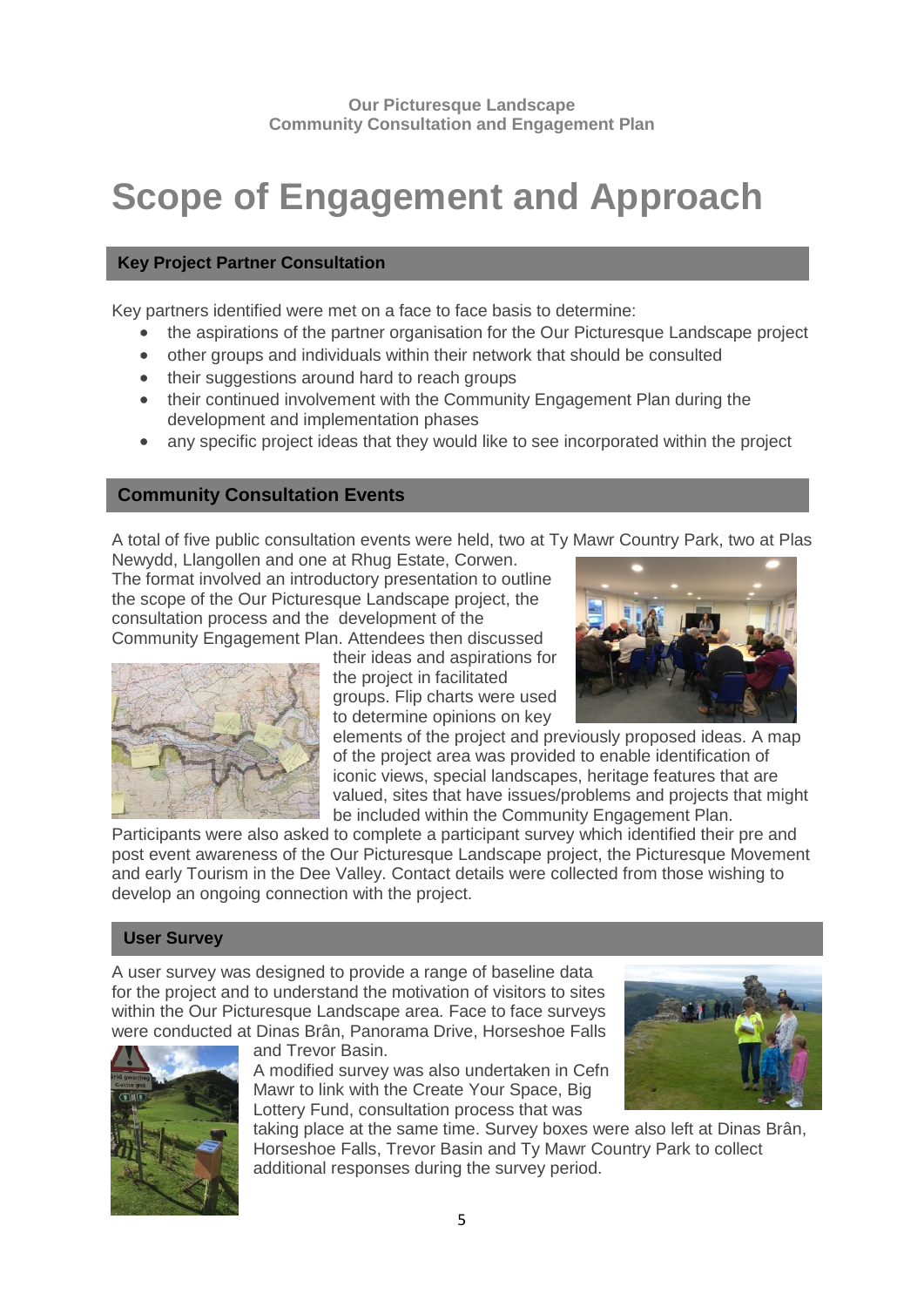#### **Online/Postal Survey**

An online survey using www.surveymonkey.com was developed to mirror that undertaken at the consultation events. This was intended for those unable to attend the events and was available in an online interactive format and also a format suitable for sending by post for hand completion.

#### **Engagement with others not attending events**

Consultation events and surveys will always preclude some individuals and especially those in harder to reach groups that will be the focus of some of the Community Engagements Projects. Measures taken to be fully inclusive of these hard to reach groups included:

- Online survey
- Postal survey
- Telephone interviews
- Option to communicate in Welsh within all consultation formats
- Onsite meetings
- Quiz format consultation developed to include young people. This provided a quiz to prompt discussion around the well-known features of the World Heritage site and the Our Picturesque Landscape area.



Onsite face to face consultation within disengaged community groups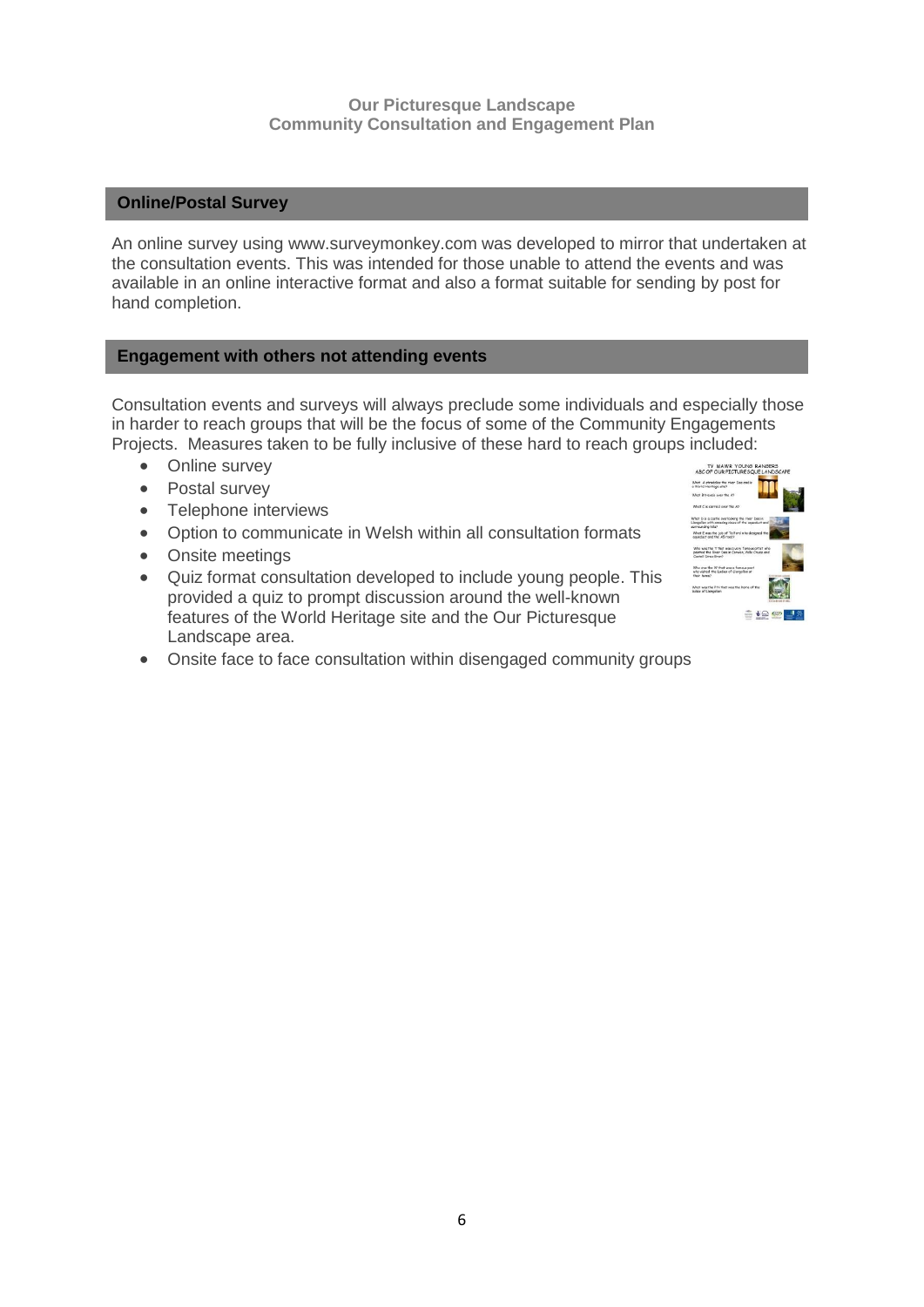# **Consultation Findings**

#### **Key Project Partner Consultation**

- A reporting format was developed and full meeting notes are included within the project file.
- Specific ideas and comments are included within this report and contacts included within the master contact list.
- Comments, suggestions and issues that did not lead to specific projects have been captured and are included within the project file.

#### **Community Consultation Events**

- The events were well promoted through direct emails, a press release to local papers and community newsletters, Denbighshire County Council's County Voice, social media and other means.
- A total of 55 people attended the event sessions.
- Attendees were asked for indication of their awareness of project at the start of the sessions and at the end together with feedback on the effectiveness of the event.

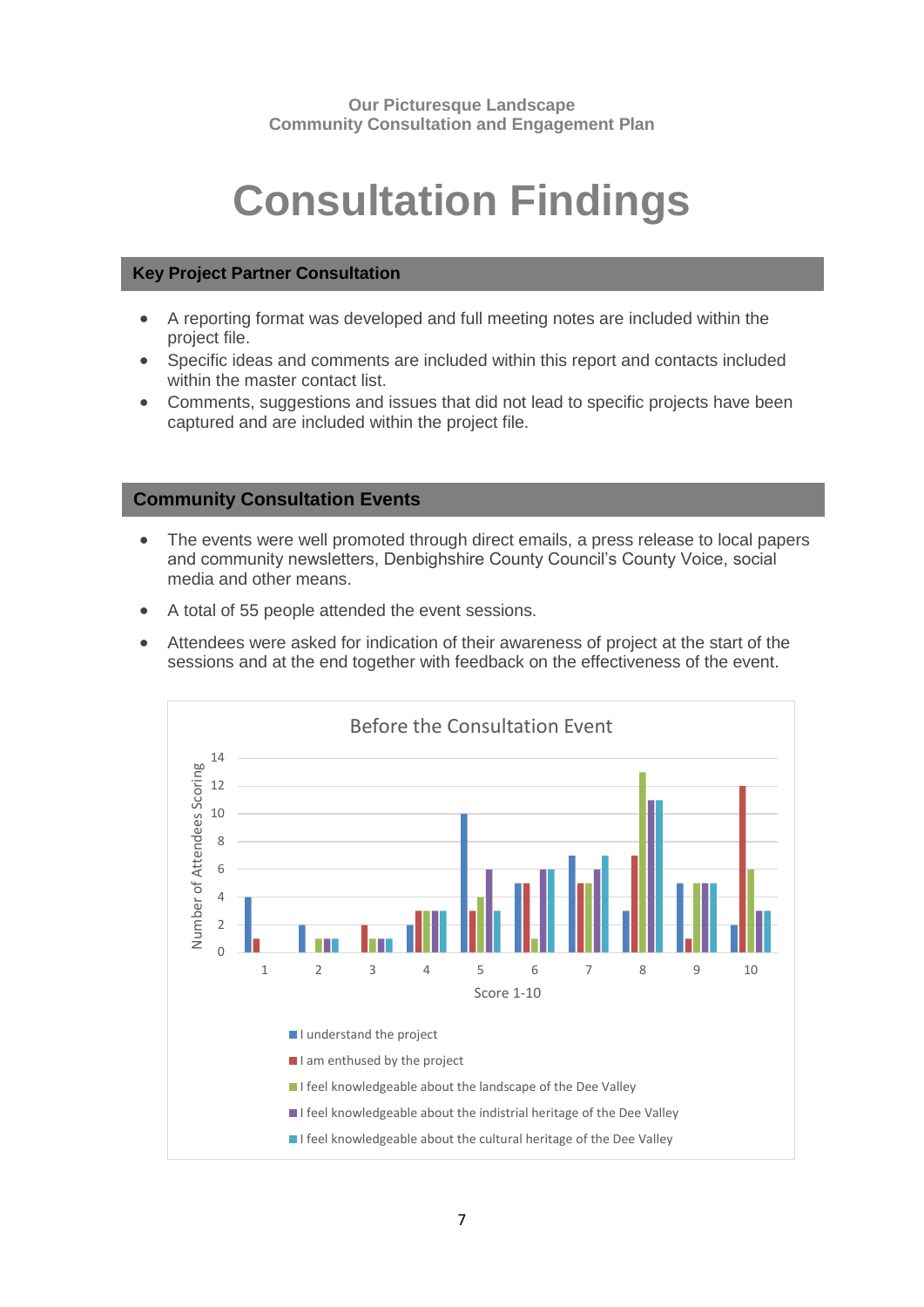

- Participants were asked, using wall charts, to comment on the importance of key elements of the project and their suitability for community involvement.
- Amongst those attending, widespread support was shown for the key proposals of the project and a belief that there is promising potential for community involvement.



- A range of general project ideas were put forward and of these walking/footpath related were considered most suitable for community involvement, followed by improvements to historic structures, wall and hedge conservation and the use of new technology.
- Of interest was the difference in views between attendees at the event locations regarding tourism. Those attending the Ty Mawr Country Park and Llangollen venues thought that encouraging more tourists was less important. In comparison those attending the Corwen event placed a great level of importance on new opportunities for tourism.
- A number of project ideas came forward during discussions and these have been developed with those from key partners and other consultees into the Emerging Community Engagement Projects.
- In addition to project ideas, a range of comments, suggestions and issues were discussed and these are captured within the 3 project themes at the end of this report
- The majority of attendees provided contact details which will provide an excellent database for continued community engagement during the development and implementation phase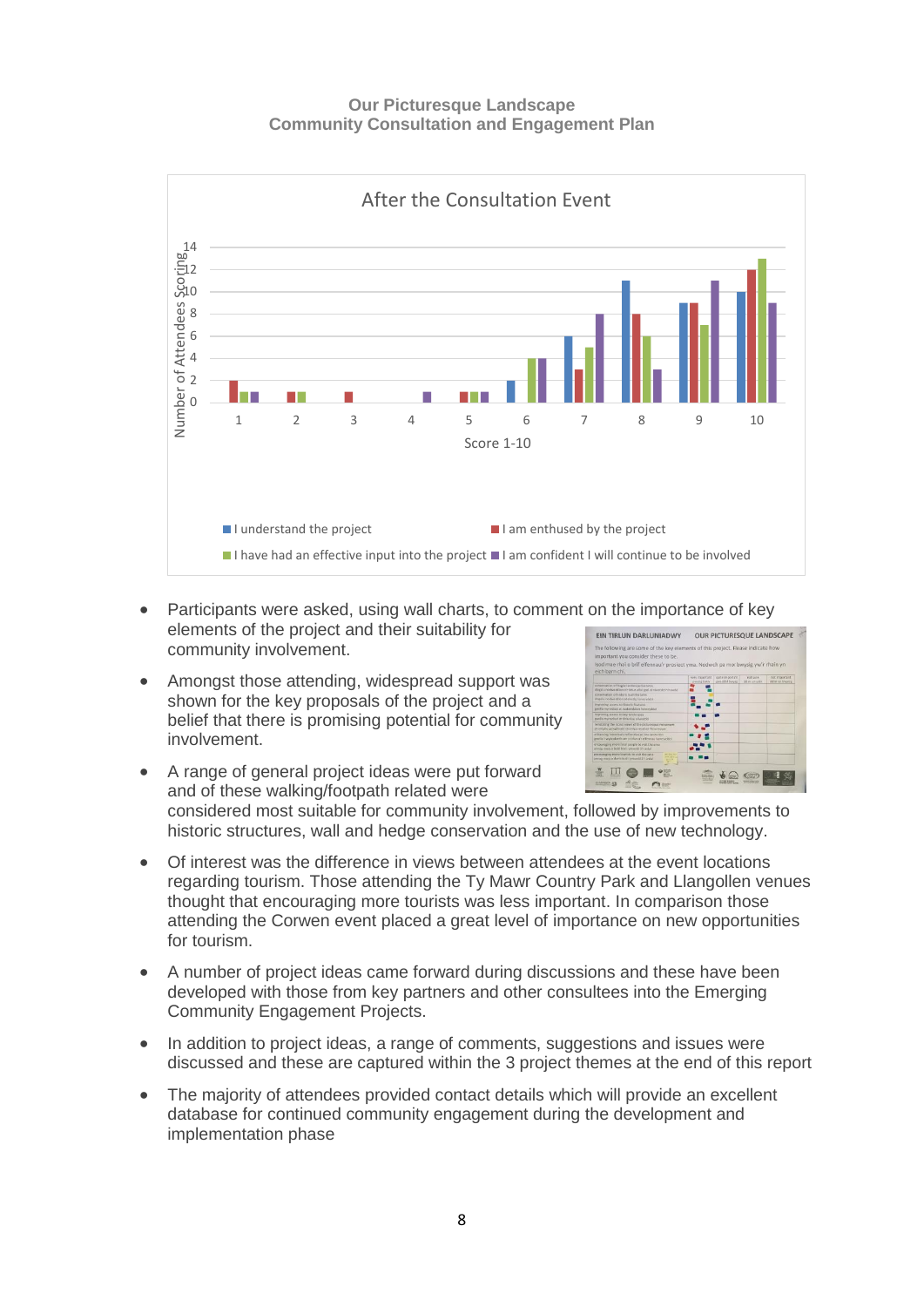### **User Survey**

- A total of 91 surveys were completed. The majority of these were conducted face to face and the remainder through collection boxes. The collection box at Dinas Brân was particularly successful and received 19 responses over a 3 week period (higher response rate on a pro rata basis than a recent Pembrokeshire Coastal Path survey). This is recommended as a method for future survey work within the Clwydian Range and Dee Valley Area of Outstanding Natural Beauty.
- Graphs for all the results are contained within Appendix 1
- **The majority of visitors had been to the sites before** and this was most marked at Panorama and Dinas Brân and least so Trevor Basin and Horseshoe Falls.
- **The majority of visits were a day trip.** This is interesting in the context of the Destination Management Partnership's aspirations to extend visitor stay.
- **The difference in journey distance across the sites was notable.**

Panorama Drive, Dinas Bran and Ty Mawr attract mostly local people. This is followed by Horseshoe Falls with a significant number of visitors from the West Midlands and a variety of ethnic groups. Trevor Basin and the World Heritage Site had a much wider catchment and an older age profile with retired couples predominating over the family groups at the other sites.

- **Views and scenery were unsurprisingly the most frequently stated reasons for visits.** There was a very high level of visitor satisfaction in terms of responses to the 'what would have made your visit better'.
- There was a **good level of awareness of the location being within the Clwydian Range and Dee Valley AONB.**
- There was a **low level of awareness of the Picturesque Movement.**
- The awareness levels of the area as **an historic tourism destination are lower amongst local people than amongst people from further afield**

*75% of respondents at Dinas Br***â***n and Panorama and 100% at Ty Mawr were local*

 *66% said the scenery and landscape were the most important reasons for their visits*

> *Only 10% of all respondents knew anything about the Picturesque Movement*

*in an AONB*

*61% knew they we* 

*70% of visitors had been to the location before*

*82% of* 

*respondents were day visitors*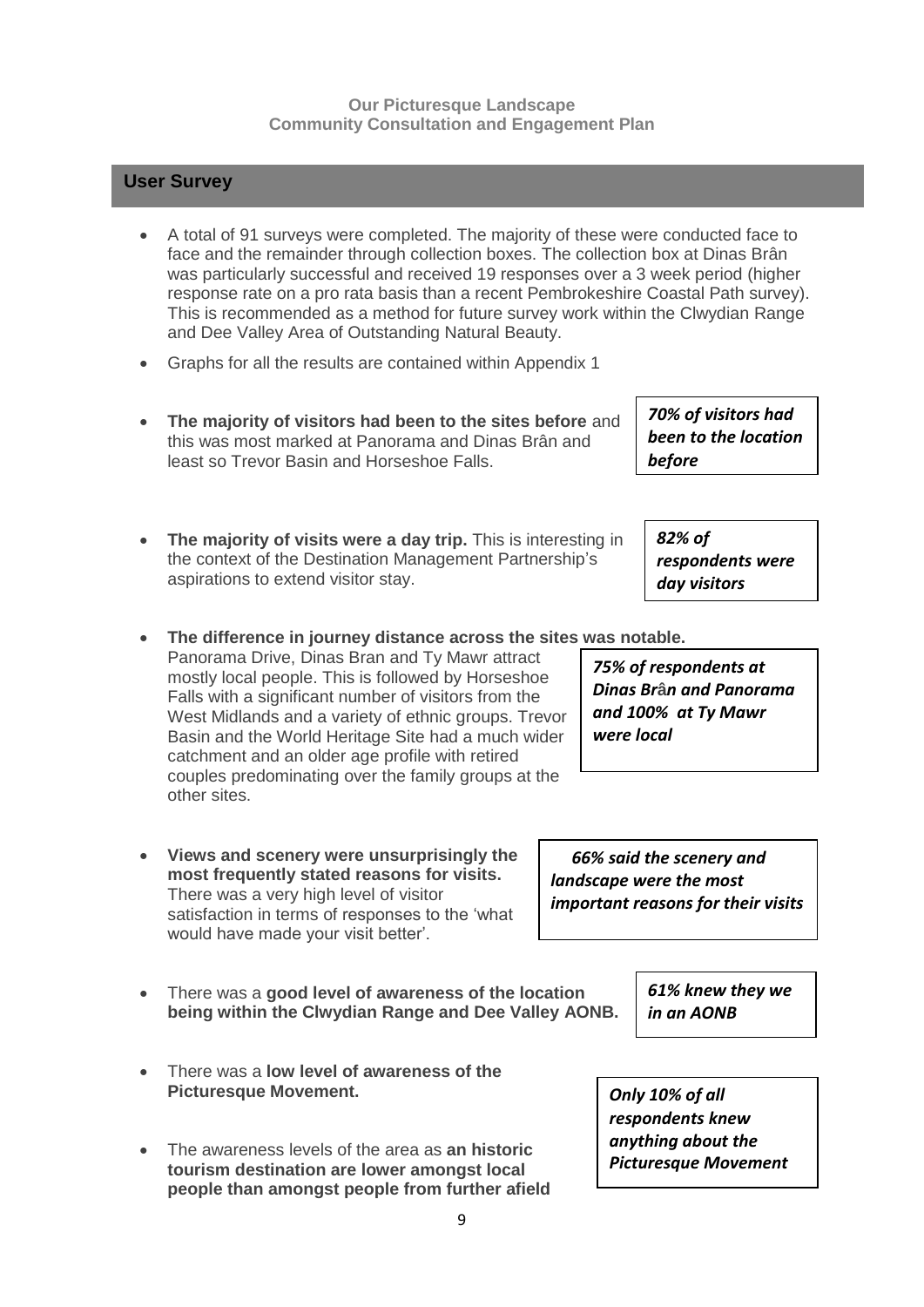#### **Engagement with others not attending events**

#### **Online/Postal Survey**

.

- All respondents were aware of the Clwydian Range and Dee Valley AONB and that the Dee Valley has been a tourism destination for several hundred years
- 43% knew a moderate amount about the Picturesque Movement, 43% a little and 14% knew nothing
- Responses to the importance of key elements to the project and the suitability for community involvement have been added to the Community Consultation responses and were consistent with others.
- Detailed responses to the open questions are recorded in the project file

#### **Quiz Format Consultation with Young Rangers**

- The quiz and discussion were led by on site Rangers at Ty Mawr Country Park who work regularly with the young people.
- Suggestions included :
	- **Sculpture**
	- **Guided tours (with interpretation)**
	- **Activity open days**
	- **Interactive model railway**
	- **Exercise Litter picking**

#### **Face to face meetings with clients at Plas Madoc Community Hub**

- Conversations were held with 8 individuals or small groups. Of these the majority responded that they did not visit the countryside.
- On further discussion, the majority had been to Ty Mawr Country Park and had visited Llangollen, although the latter was mainly a town visit.
- The majority of those interviewed had health problems that either affected their mobility or had mental health issues that limited their travel away from home.
- The lack of a bus service on a Sunday was highlighted as a constraint.
- Several of those interviewed said they would walk if something was organised and they had support to build up the distance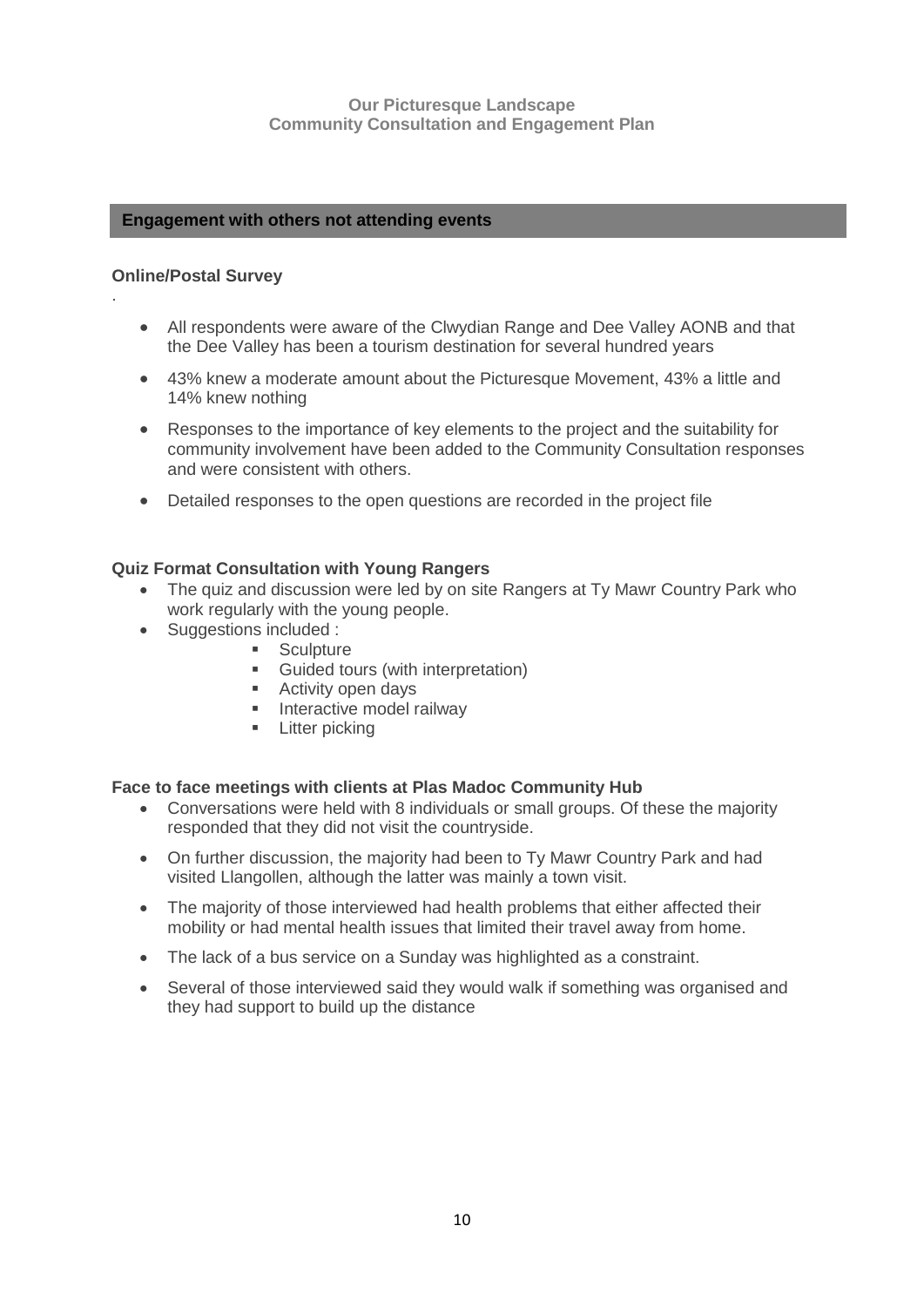## **Development of Community Engagement Projects**

#### **Introduction**

The development of the project ideas has come primarily from the key partner meetings and the consultation events. Ideas were also put forward by the Our Picturesque Landscape project team and these were followed up with potential partners.

Common themes and ideas emerged and the more detailed projects in the following tables have been developed using the suggestions from of a number of partners. This development process enabled initial ideas to be built upon to include a wider range of partners and potentially give projects more breadth and inclusion. Consideration given to communities of interest as well as those of geography will enable a more cohesive and efficient approach to the delivery of projects.

The tables also include stand-alone ideas that have been suggested by groups and individuals. This list is all encompassing from the consultation work and will require a process of prioritisation by the Our Picturesque Landscape Partnership. Details of partners and costings have not been worked up on these projects/ideas at this early stage.

The project ideas and suggestions should be viewed as 'emerging' projects and inevitably they will evolve as they are taken forward.

#### **Key to Outcomes**

#### **Our Picturesque Landscape Aims:**

- 1 Protect the natural and historic heritage features through conservation and access management
- 2 Reinstate the iconic and defining views of the picturesque movement
- 3 Interpret the heritage significance of the picturesque landscape to people
- 4 Engage with target audiences to share and increase awareness and understanding of the special qualities of the landscape.
- 5 Connect and reconnect local communities with the landscape

#### **Heritage Lottery Fund Landscape Partnerships Outcomes:**

- 4ai Heritage will be better managed
- 4aii Heritage will be in better condition
- 4aiii Heritage will be identified/ recorded
- 4bi People will have developed skills
- 4bii People will have learnt about heritage
- 4biii People will have volunteered time
- 4ci Negative environmental impacts will have been reduced
- 4cii More people and a wider range of people will have engaged with heritage
- 4ciii Your local area/community will be a better place to live, work or visit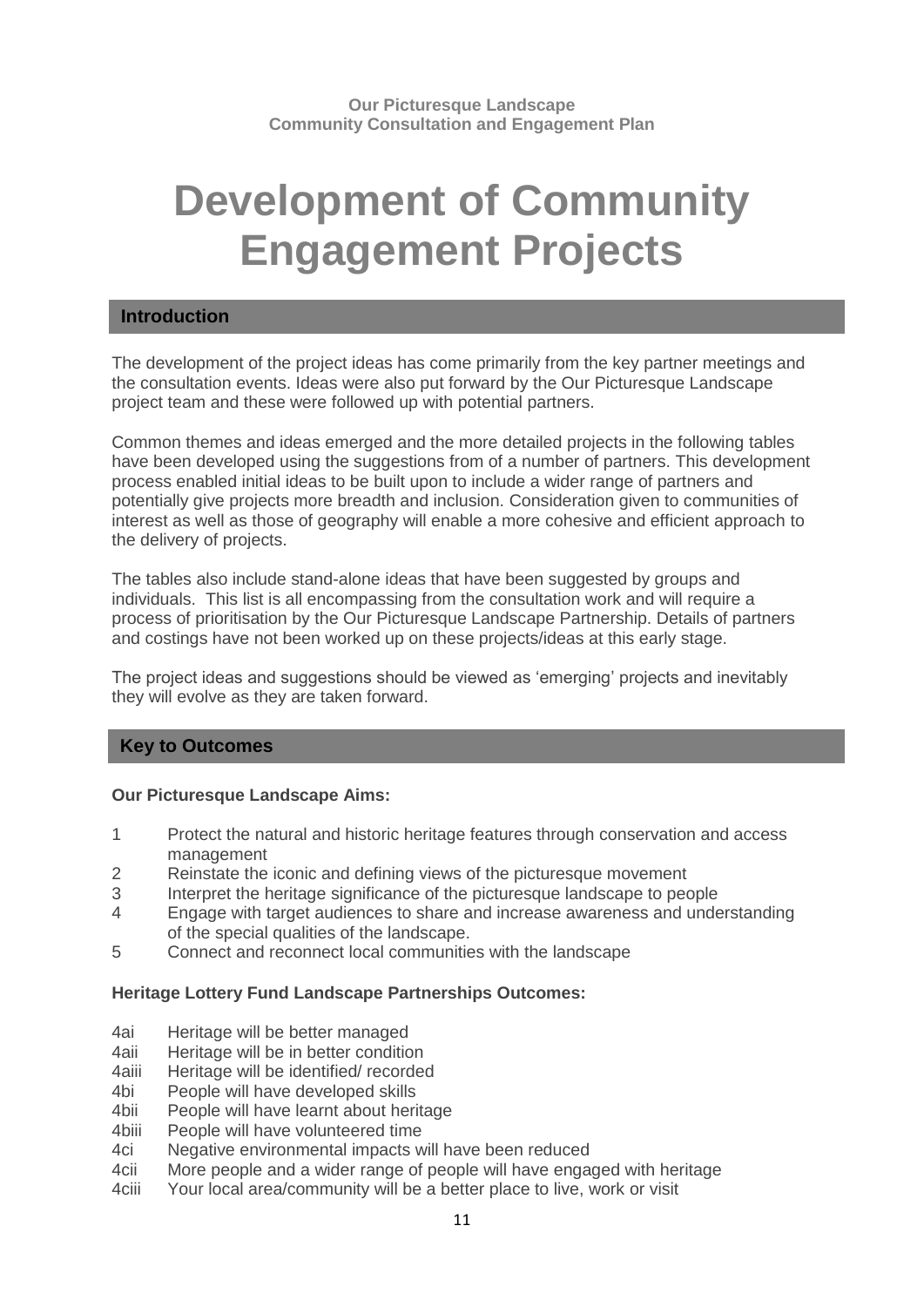## **Table of Project Ideas and Suggestions**

|                | PEOPLE AND THE PICTURESQUE                                                                                                                                                                                                                |                                                    |                                                                                                                                            |                                                          |                                                                                                |                                     |                                                                         |                                                           |  |  |
|----------------|-------------------------------------------------------------------------------------------------------------------------------------------------------------------------------------------------------------------------------------------|----------------------------------------------------|--------------------------------------------------------------------------------------------------------------------------------------------|----------------------------------------------------------|------------------------------------------------------------------------------------------------|-------------------------------------|-------------------------------------------------------------------------|-----------------------------------------------------------|--|--|
|                | PROJECT/IDEA/ACTION                                                                                                                                                                                                                       | <b>LEAD</b><br><b>PARTNER</b>                      | <b>PARTNERS &amp; LINKS</b>                                                                                                                | <b>TIMESCALE</b>                                         | <b>RESOURCES</b><br><b>NEEDED</b>                                                              | <b>GEOGRAPHICAL</b><br><b>SPLIT</b> | <b>OUTCOMES</b>                                                         | <b>LANDSCAPE</b><br><b>PARTNERSHIP</b><br><b>RESPONSE</b> |  |  |
|                | Hot air balloon simulation:<br>creation of a virtual journey<br>through the Dee Valley.                                                                                                                                                   | Glyndwr<br><b>University</b>                       | DCC. WCBC.<br><b>AONB Partnership</b><br>Youth sector and<br>schools<br><b>Communities First</b><br>Partnership                            | 5 yrs to<br>develop,<br>trial and<br>make<br>sustainable | £50k - £70k<br>capital<br>£3k pa<br>revenue                                                    | 50%<br>Denbighshire<br>50% Wrexham  | OPL 345<br>$HLF 4bi$ ,<br>4bii, 4biii,<br>4cii, 4ciii                   |                                                           |  |  |
| $\overline{2}$ | The Story of the<br>Landscape:<br>To produce a new exhibition<br>which encompasses the<br>story of the Picturesque<br>Movement and how it<br>influenced the landscape<br>and its appreciation through<br>the last three hundred<br>years. | Llangollen<br>Museum<br>Cefn Mawr<br><b>Museum</b> | DCC & WCBC<br>Countryside/<br>Archaeology /<br>Heritage<br>Cadw<br><b>Civic Societies</b><br><b>Town Councils</b><br><b>National Trust</b> | 2018-2020                                                | £50k<br>Co-ordination<br><b>Materials</b><br>Research<br>Production<br><b>PR</b><br>Web design | 100%<br>Denbighshire                | OPL 345<br><b>HLF</b><br>4aiii<br>4bi<br>4bii<br>4biii<br>4cii<br>4ciii |                                                           |  |  |
| 3              | <b>Performing Arts</b><br>Commissioned production<br>based on the story of<br>Telford and possible an<br>Owain Glyndwr enactment<br>event;<br>together with on-site<br>storytelling and potential for<br>son et lumiere events.           | <b>AONB</b><br>Partnership                         | DCC and WCBC<br>Arts officers<br><b>Youth Service</b><br><b>Theatr Clwyd</b><br>Theatre groups<br><b>Youth Service</b><br><b>ACW</b>       |                                                          |                                                                                                |                                     | OPL 3,4,5<br><b>HLF</b><br>4bi<br>4bii<br>4biii<br>4cii<br>4ciii        |                                                           |  |  |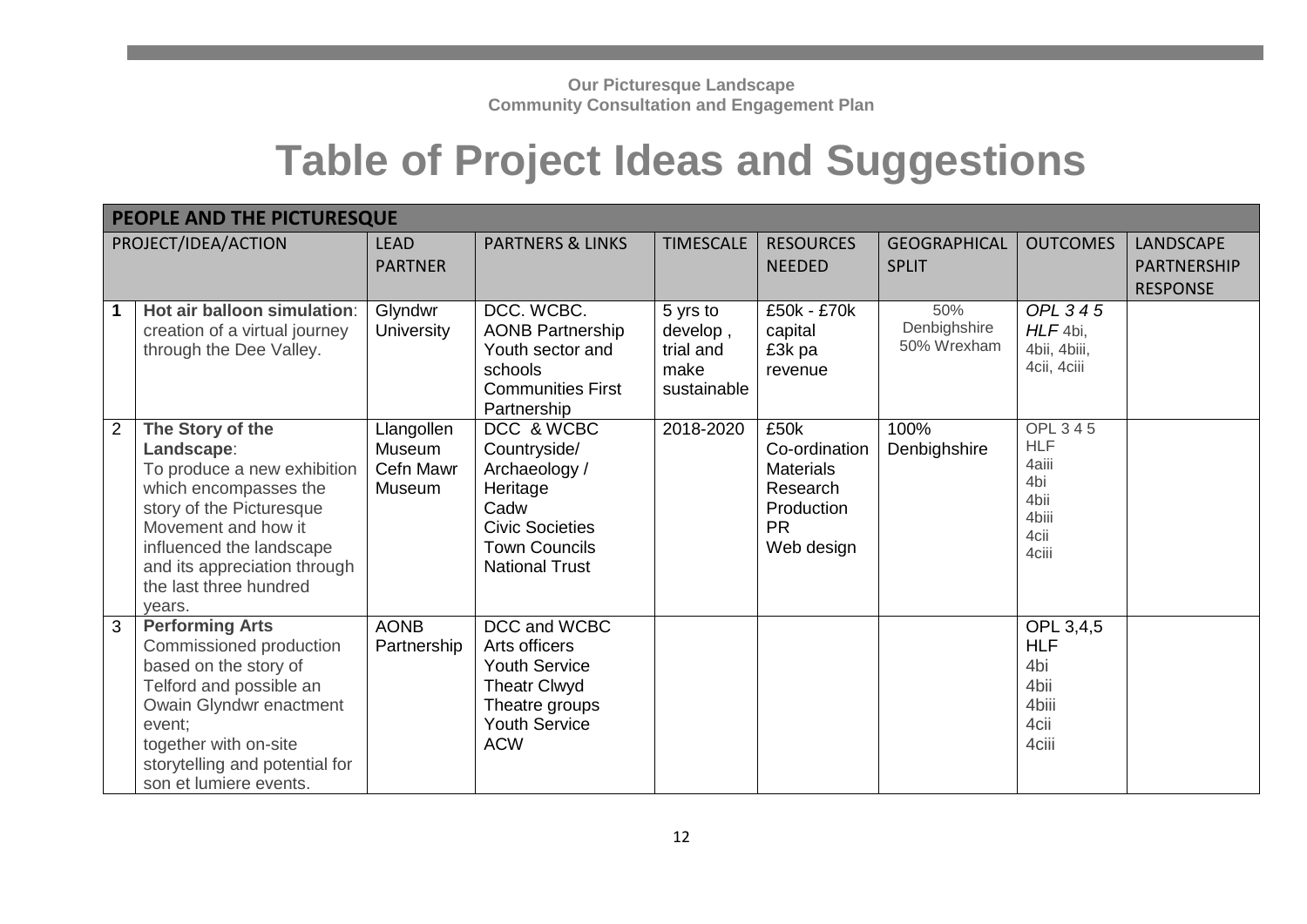|   | PEOPLE AND THE PICTURESQUE                                                                                                                                                                                                                                                                                                                                                                                                                                                                                                     |                                                                                         |                                                                                                                                                                |                                              |                                                                                                                                                 |                                     |                                                                  |                                                    |  |  |  |
|---|--------------------------------------------------------------------------------------------------------------------------------------------------------------------------------------------------------------------------------------------------------------------------------------------------------------------------------------------------------------------------------------------------------------------------------------------------------------------------------------------------------------------------------|-----------------------------------------------------------------------------------------|----------------------------------------------------------------------------------------------------------------------------------------------------------------|----------------------------------------------|-------------------------------------------------------------------------------------------------------------------------------------------------|-------------------------------------|------------------------------------------------------------------|----------------------------------------------------|--|--|--|
|   | PROJECT/IDEA/ACTION                                                                                                                                                                                                                                                                                                                                                                                                                                                                                                            | <b>LEAD</b><br><b>PARTNER</b>                                                           | <b>PARTNERS &amp; LINKS</b>                                                                                                                                    | <b>TIMESCALE</b>                             | <b>RESOURCES</b><br><b>NEEDED</b>                                                                                                               | <b>GEOGRAPHICAL</b><br><b>SPLIT</b> | <b>OUTCOMES</b>                                                  | <b>LANDSCAPE</b><br>PARTNERSHIP<br><b>RESPONSE</b> |  |  |  |
| 4 | <b>Reflecting the</b><br><b>Picturesque</b><br>Artists from both Corwen<br>and Llangollen are keen to<br>involve locals and visitors in<br>understanding and<br>reflecting upon the<br>'Picturesque' using various<br>media.<br>In particular social history of<br>the mid 18 <sup>th</sup> C and early 19 <sup>th</sup><br>C, how people lived/dressed<br>/ made a living and looking<br>at the local industrial<br>landscape during that time.<br>Link also into Eastern edn<br>of valley and Ty Mawr<br><b>Country Park</b> | Arts Groups<br>Camera<br>Club<br><b>Arts Officer</b>                                    | <b>DCC Countryside</b><br>Service, Ty Mawr<br><b>Country Park Arts</b><br>and Heritage<br>Arts Council of<br>Wales<br><b>Local Community</b><br><b>Schools</b> | For the<br>duration of<br>the HLF<br>project | £25k (venue<br>hire,<br>materials,<br>promotion,<br>Artist in<br>residence<br>fees.<br>Co-ordinator<br>costs.<br>(ACW co-<br>fund<br>potential) | 80%<br>Denbighshire,<br>20% Wrexham | OPL 3,4,5<br><b>HLF</b><br>4bi<br>4bii<br>4biii<br>4cii<br>4ciii |                                                    |  |  |  |
| 5 | <b>Adventurous Cycle</b><br><b>Facility</b><br>Young people consulted<br>suggested the need for an<br>adventurous cycle facility<br>within a safe cycling distance<br>from Llangollen<br>This project has potential to<br>link with proposals at<br>Wernfrwdd.                                                                                                                                                                                                                                                                 | Clwydian<br>Range and<br>Dee Valley<br><b>AONB</b><br>Denbighshire<br>County<br>Council | <b>Llangollen Scouts</b>                                                                                                                                       |                                              |                                                                                                                                                 | 100%<br>Denbighshire                | <b>OPL 4.5</b><br><b>HLF</b><br>4biii<br>4ci<br>4cii             |                                                    |  |  |  |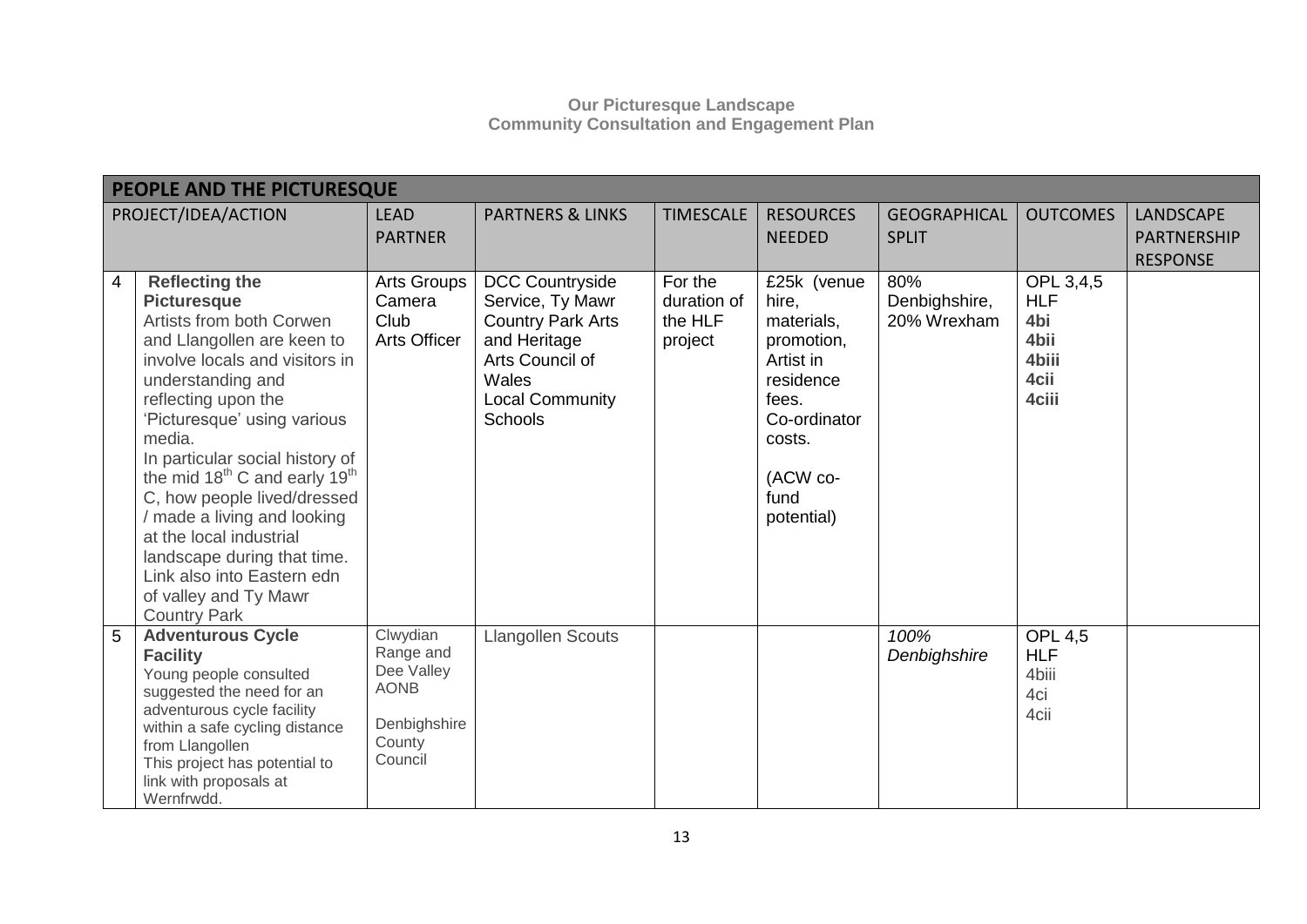|   | PEOPLE AND THE PICTURESQUE                                                                                                                                                                                                                                             |                                                                             |                                                                                                                                                                                                                           |                  |                                                                     |                                     |                                                                       |                                                           |
|---|------------------------------------------------------------------------------------------------------------------------------------------------------------------------------------------------------------------------------------------------------------------------|-----------------------------------------------------------------------------|---------------------------------------------------------------------------------------------------------------------------------------------------------------------------------------------------------------------------|------------------|---------------------------------------------------------------------|-------------------------------------|-----------------------------------------------------------------------|-----------------------------------------------------------|
|   | PROJECT/IDEA/ACTION                                                                                                                                                                                                                                                    | <b>LEAD</b><br><b>PARTNER</b>                                               | <b>PARTNERS &amp; LINKS</b>                                                                                                                                                                                               | <b>TIMESCALE</b> | <b>RESOURCES</b><br><b>NEEDED</b>                                   | <b>GEOGRAPHICAL</b><br><b>SPLIT</b> | <b>OUTCOMES</b>                                                       | <b>LANDSCAPE</b><br><b>PARTNERSHIP</b><br><b>RESPONSE</b> |
| 6 | <b>Outdoor</b><br><b>Activity/Conservation</b><br><b>Outreach Programme</b><br>This project proposes an<br>interventionist/outreach<br>approach to engaging non-<br>user groups in experiencing<br>the countryside through<br>adventurous activity and<br>conservation | Clwydian<br>Range and<br>Dee Valley<br><b>AONB</b>                          | <b>Urban Villages</b><br><b>Communities First</b><br>Denbighshire/Wrexham<br>Youth Service<br>Denbighshire Rural<br>Outreach Youth<br>Worker<br><b>MIND</b><br><b>Local Health Boards</b><br>Plas Madoc Leisure<br>Centre | 2-3 years        | 25,000/ year<br>Partnership<br>funding likely<br>to be<br>available | 66%<br>Denbighshire<br>33% Wrexham  | <b>OPL 4,5</b><br><b>HLF</b><br>4bi<br>4bii<br>4biii<br>4cii<br>4ciii |                                                           |
|   | <b>Events Coordination</b><br>It was suggested that events<br>be coordinated throughout the<br>Dee Valley. This could extend<br>to conservation and<br>volunteering events linked to<br>OPL and beyond                                                                 | Dee Valley<br>Action<br>Group                                               | <b>AONB</b><br><b>DCC</b><br><b>WCBC</b>                                                                                                                                                                                  | ongoing          |                                                                     | 80%<br>Denbighshire,<br>20% Wrexham | <b>OPL 4,5</b><br><b>HLF</b><br>4cii<br>4ciii                         |                                                           |
| 8 | <b>Talks and visits</b><br>This might take the form of a<br>visiting speaker from the<br>Friends Group followed up with<br>a visit that includes a walk, visit<br>to an historic sight and<br>refreshments at a local<br>business.                                     | The Friends<br>of the<br>Clwydian<br>Range and<br>Dee Valley<br><b>AONB</b> | AONB, wide range of<br>community groups<br>eg U3A, Rotary,<br>Probus, WI, Merched<br>y Wawr                                                                                                                               | Ongoing          | Expenses<br>only                                                    | 80%<br>Denbighshire,<br>20% Wrexham | OPL 3,4,5<br><b>HLF</b><br>4bi<br>4bii<br>4biii<br>4cii<br>4ciii      |                                                           |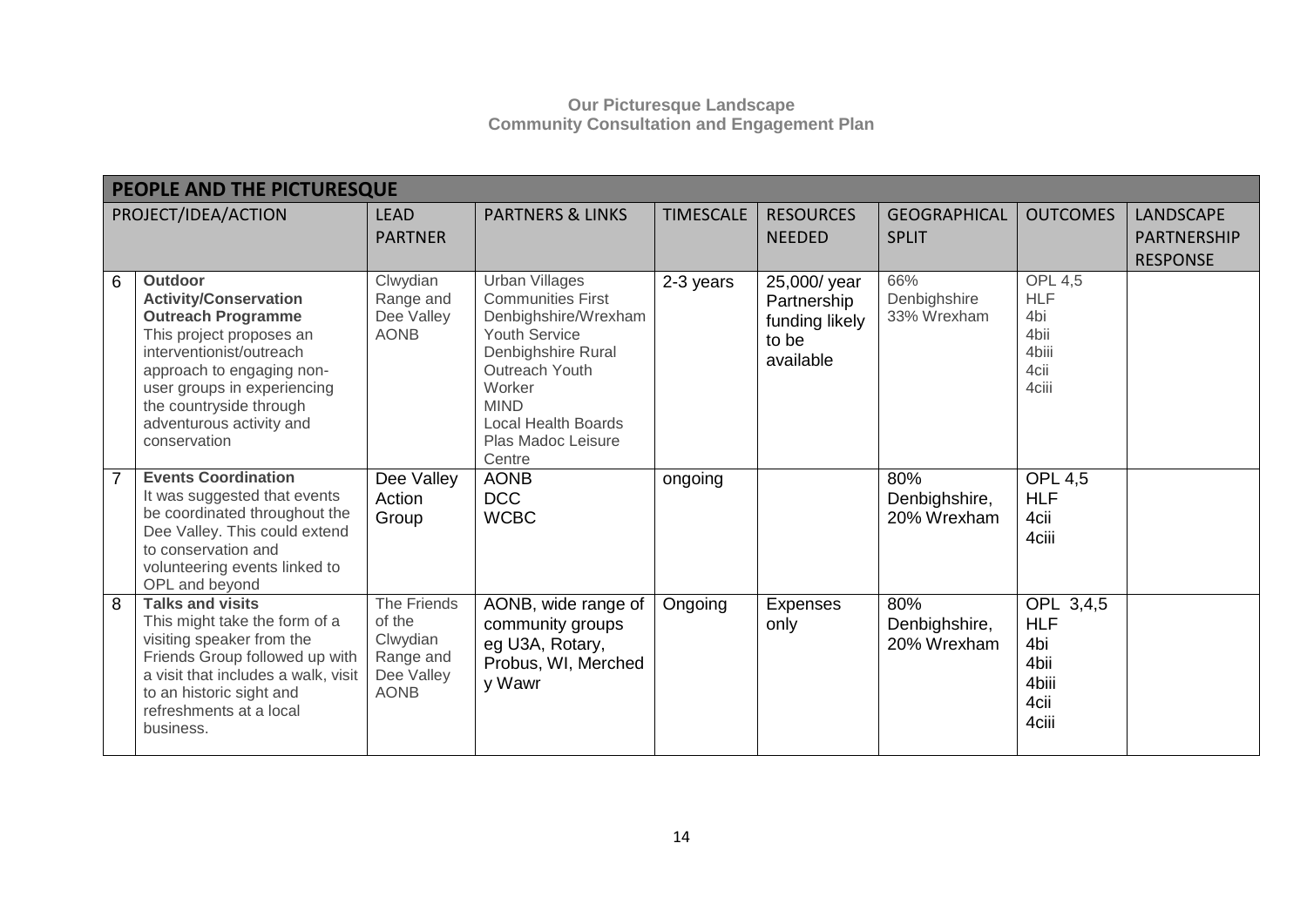|    | <b>ACCESSING THE PICTURESQUE</b>                                                                                                                                                                                                                                                                                                                                                                    |                                                    |                                                                                                                                                                                                            |                  |                                                                                                                                                                                       |                                     |                                                                                              |                                                           |  |
|----|-----------------------------------------------------------------------------------------------------------------------------------------------------------------------------------------------------------------------------------------------------------------------------------------------------------------------------------------------------------------------------------------------------|----------------------------------------------------|------------------------------------------------------------------------------------------------------------------------------------------------------------------------------------------------------------|------------------|---------------------------------------------------------------------------------------------------------------------------------------------------------------------------------------|-------------------------------------|----------------------------------------------------------------------------------------------|-----------------------------------------------------------|--|
|    | PROJECT/IDEA/ACTION                                                                                                                                                                                                                                                                                                                                                                                 | <b>LEAD</b><br><b>PARTNER</b>                      | <b>PARTNERS</b><br>& LINKS                                                                                                                                                                                 | <b>TIMESCALE</b> | <b>RESOURCES</b><br><b>NEEDED</b>                                                                                                                                                     | <b>GEOGRAPHICAL</b><br><b>SPLIT</b> | <b>OUTCOMES</b>                                                                              | <b>LANDSCAPE</b><br><b>PARTNERSHIP</b><br><b>RESPONSE</b> |  |
| 9  | Journeys through the<br>Picturesque:<br>To encourage locals to enjoy<br>their countryside and local<br>environment through walking,<br>cycling, kayaking etc<br>Focus being on target areas<br>to improve health and<br>wellbeing, particularly in<br>deprived areas.                                                                                                                               | <b>AONB</b>                                        | Llangollen<br>Railway<br>Berwyn<br><b>Station</b><br>volunteers<br>Canal and<br><b>River Trust</b><br>North Wales<br><b>Trunk Road</b><br>Agency                                                           | 5 years          | Laybys &<br>interpretation<br>5 x £5,000<br>Station<br>interpretation<br>4 x £1000<br>On train stop off<br>information<br>£2000. Railway<br>staff training<br>£1000 TOTAL:<br>£33,000 | 80% Denbighshire<br>20% Wrexham     | OPL 1,2,3,4,5<br><b>HLF</b><br>4ai<br>4aii<br>4aiii<br>4bi<br>4bii<br>4biii<br>4cii<br>4ciii |                                                           |  |
| 10 | <b>Development of Walks</b><br>around WHS<br>The project proposal is to<br>develop walking guide/guides<br>for the Froncysyllte and<br>Trevor areas that would be<br>available from the Trevor<br>Basin Visitor Centre and local<br>businesses. There is<br>potential here to also link with<br>TY Mawr Country Park and<br>the Cefn Regeneration<br>Partnership's BLF bid 'Back to<br>the Future'. | Clwydian<br>Range and<br>Dee Valley<br><b>AONB</b> | Llangollen<br>Rural<br>Community<br>Council<br>Limekilncafé<br>Layby metal<br>yard<br>Ty Mawr<br><b>Country Park</b><br>Sun Inn<br>Trevor<br>Canal and<br><b>Rivers Trust</b><br><b>WHS</b><br>Partnership | 5 years          |                                                                                                                                                                                       | 100% Wrexham                        | OPL 1,2,4,5<br><b>HLF</b><br>4ai<br>4aiii<br>4bii<br>4biii<br>4cii<br>4ciii                  |                                                           |  |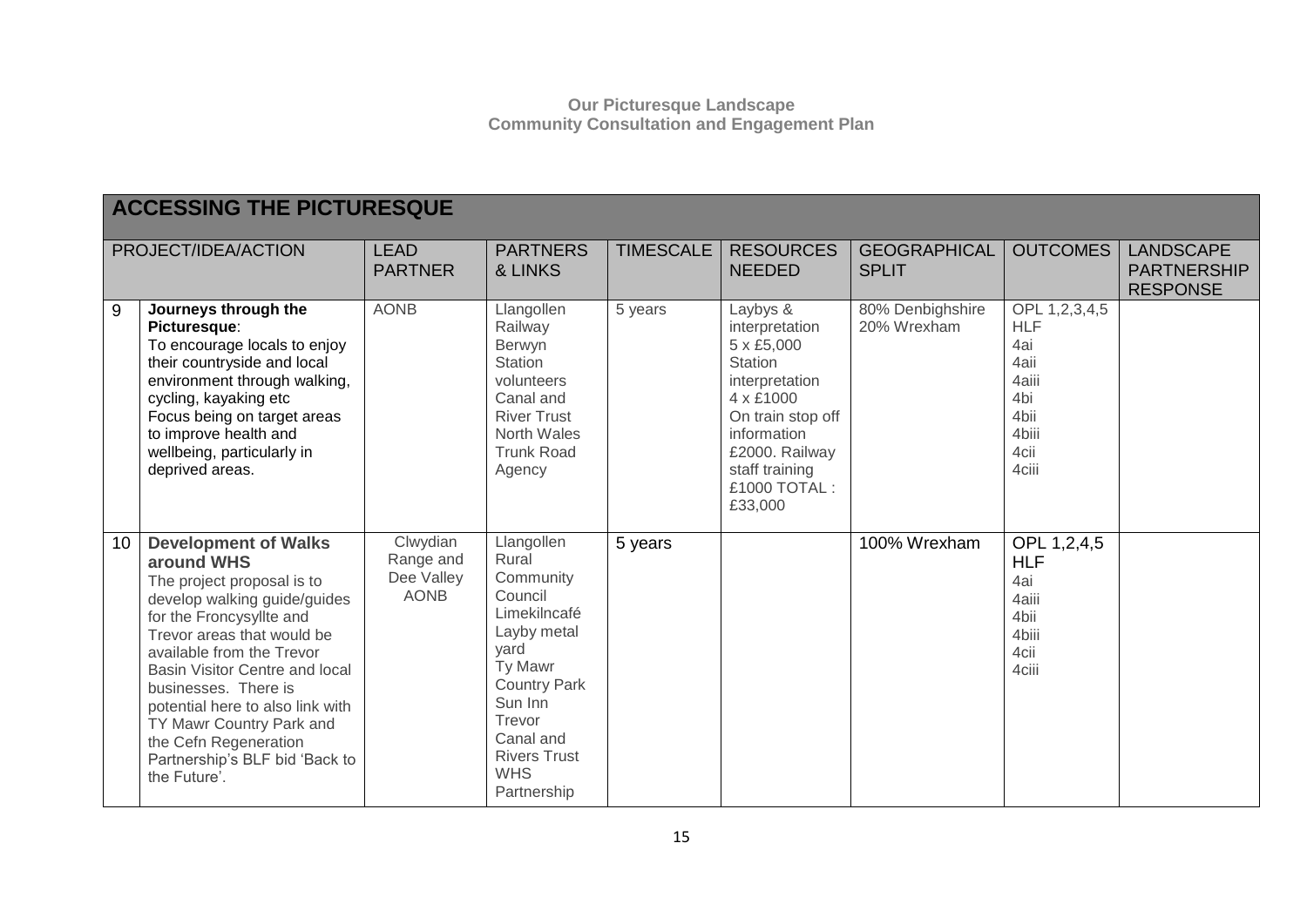|    | <b>ACCESSING THE PICTURESQUE</b>                                                                                                                                                                                                                                                                                                                                                                          |                                                    |                                                                                                                                                        |                                                                                                                                                  |                                                                                        |                                           |                                                                                 |                                                           |  |
|----|-----------------------------------------------------------------------------------------------------------------------------------------------------------------------------------------------------------------------------------------------------------------------------------------------------------------------------------------------------------------------------------------------------------|----------------------------------------------------|--------------------------------------------------------------------------------------------------------------------------------------------------------|--------------------------------------------------------------------------------------------------------------------------------------------------|----------------------------------------------------------------------------------------|-------------------------------------------|---------------------------------------------------------------------------------|-----------------------------------------------------------|--|
|    | PROJECT/IDEA/ACTION                                                                                                                                                                                                                                                                                                                                                                                       | <b>LEAD</b><br><b>PARTNER</b>                      | <b>PARTNERS</b><br>& LINKS                                                                                                                             | <b>TIMESCALE</b>                                                                                                                                 | <b>RESOURCES</b><br><b>NEEDED</b>                                                      | <b>GEOGRAPHICAL</b><br><b>SPLIT</b>       | <b>OUTCOMES</b>                                                                 | <b>LANDSCAPE</b><br><b>PARTNERSHIP</b><br><b>RESPONSE</b> |  |
| 11 | <b>Public Transport</b><br>development<br>This project proposes :<br>linking the railway with bus<br>routes, offering a joint ticket;<br>timetabling to link bus and<br>train services;<br>an extension of the Llangollen<br>Lift service to relieve traffic<br>congestion and parking<br>difficulties at key honeypots;<br>public transport to offer<br>opportunities for linear walks,<br>cycle routes; | Clwydian<br>Range and<br>Dee Valley<br><b>AONB</b> | Llangollen<br>Railway<br><b>Bus Operators</b><br>Denbighshire<br>County<br>Council<br>Wrexham<br>County<br>Borough<br>Council<br><b>National Trust</b> | This is a<br>project that<br>will require<br>much<br>discussion<br>and<br>negotiation<br>and if<br>prioritised<br>should be<br>commenced<br>asap |                                                                                        | 80%<br>Denbighshire<br>80%<br>20% Wrexham | OPL $1,3,4,5$<br><b>HLF</b><br>4ai<br>4bii<br>4biii<br>4ci<br>4cii<br>4ciii     |                                                           |  |
| 12 | Llys Owain Info hub:<br>Providing Corwen with a<br>central venue for tourism<br>information/interpretation/<br>gallery with sales area for<br>'themed' items / ticket<br>sales for heritage railway.<br>Undertake an exercise to<br>orientate visitors arriving by<br>train and car, into the<br>centre.<br>A 'green plaque' scheme<br>for the town.                                                      | Cadwyn<br>Clwyd                                    | <b>DCC Tourism</b><br><b>AONB</b><br>Partnership<br>Corwen<br><b>Town Council</b><br>Llangollen<br>Railway<br><b>Corwen Arts</b><br>groups             | 3 yrs to<br>develop and<br>make<br>sustainable                                                                                                   | £100k capital<br>work<br>£27k fitting<br>out<br>(Cadwyn<br>Clwyd co-fund<br>potential) | 100%<br>Denbighshire                      | <b>OPL 3,4</b><br><b>HLF</b><br>4a iii<br>4bi<br>4bii<br>4biii<br>4cii<br>4ciii |                                                           |  |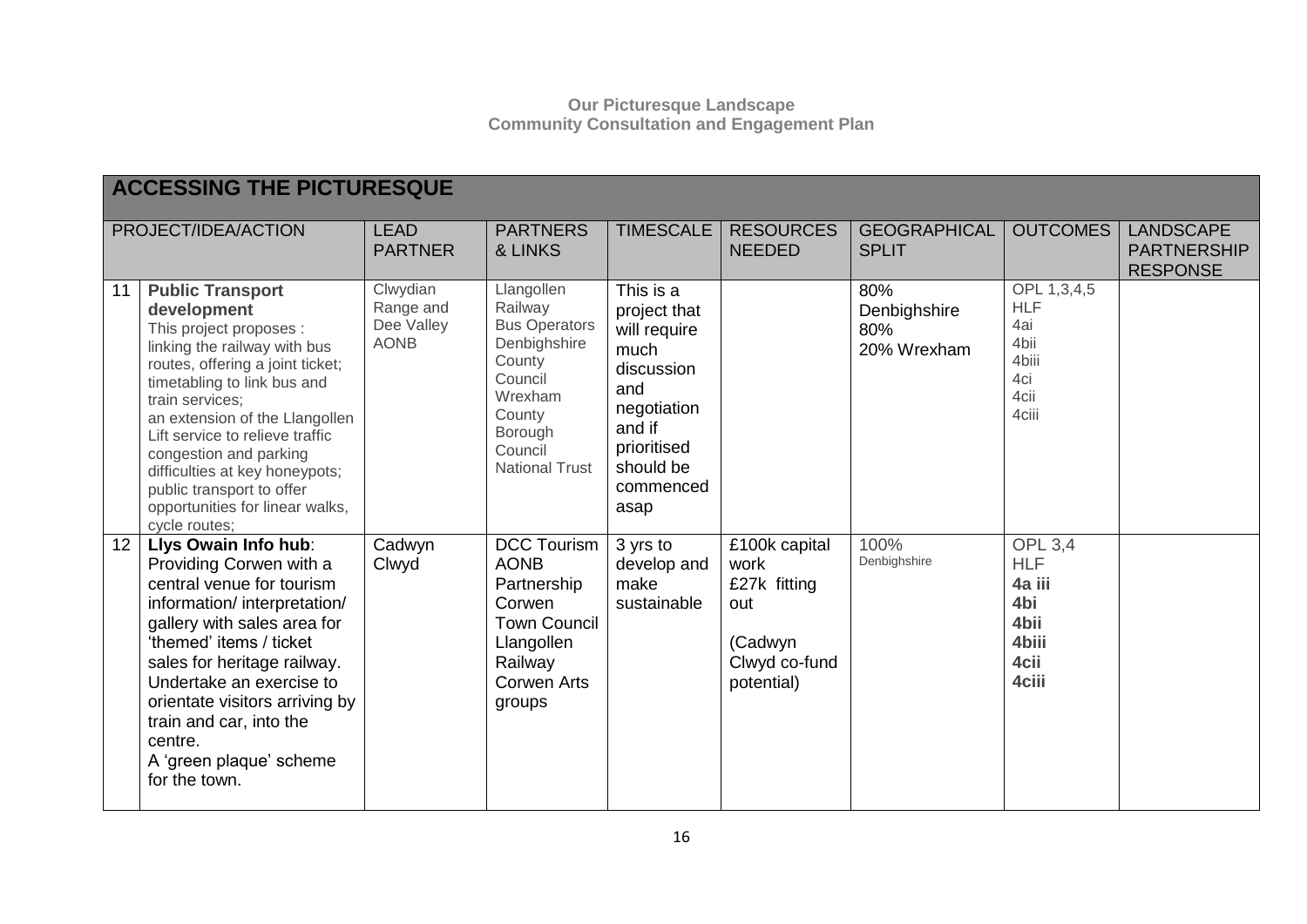|    | <b>ACCESSING THE PICTURESQUE</b>                                                                                                                                                                                                                                                                                                                                                                                                                                                                                                                                                                |                               |                                                                                                                                                                                          |                   |                                   |                                     |                                                       |                                                           |  |  |
|----|-------------------------------------------------------------------------------------------------------------------------------------------------------------------------------------------------------------------------------------------------------------------------------------------------------------------------------------------------------------------------------------------------------------------------------------------------------------------------------------------------------------------------------------------------------------------------------------------------|-------------------------------|------------------------------------------------------------------------------------------------------------------------------------------------------------------------------------------|-------------------|-----------------------------------|-------------------------------------|-------------------------------------------------------|-----------------------------------------------------------|--|--|
|    | PROJECT/IDEA/ACTION                                                                                                                                                                                                                                                                                                                                                                                                                                                                                                                                                                             | <b>LEAD</b><br><b>PARTNER</b> | <b>PARTNERS</b><br>& LINKS                                                                                                                                                               | <b>TIMESCALE</b>  | <b>RESOURCES</b><br><b>NEEDED</b> | <b>GEOGRAPHICAL</b><br><b>SPLIT</b> | <b>OUTCOMES</b>                                       | <b>LANDSCAPE</b><br><b>PARTNERSHIP</b><br><b>RESPONSE</b> |  |  |
| 13 | <b>Corwen Footbridge</b><br><b>Feasibility Study</b><br>Corwen Town Council and<br>local businesses have<br>identified that there would<br>benefit from a new circular<br>short walk starting and ending<br>in Corwen Town centre with a<br>circuit along the banks of the<br>River Dee.<br>Between the 2 bridge<br>crossings of the Dee at<br>Corwen, there is a public<br>footpath running along most<br>of the north bank. Few<br>people use this footpath at<br>present, largely due to health<br>and safety fears from walking<br>over the busy A5 road bridge<br>to the west of the town. | <b>AONB</b>                   | Corwen<br><b>Town Council</b><br>Natural<br><b>Resources</b><br>Wales<br><b>Arts Council</b><br>(design of<br>bridge)<br>Landowners<br><b>North Wales</b><br><b>Trunk Road</b><br>Agency | Year <sub>2</sub> | Feasibility<br>study<br>£15,000   | 100%<br>Denbighshire                | <b>OPL 4,5</b><br><b>HLF</b><br>4bi<br>4biii<br>4ciii |                                                           |  |  |
| 14 | Enhanced car parking at<br><b>Trevor Basin</b><br>Suggestion was made of<br>using vacant brown field<br>sites for parking                                                                                                                                                                                                                                                                                                                                                                                                                                                                       | AONB/WCBC                     | Land owners<br>Community<br>Councils                                                                                                                                                     |                   |                                   | 100% Wrexham                        | OPL <sub>1</sub><br><b>HLF</b><br>4ai<br>4ci<br>4ciii |                                                           |  |  |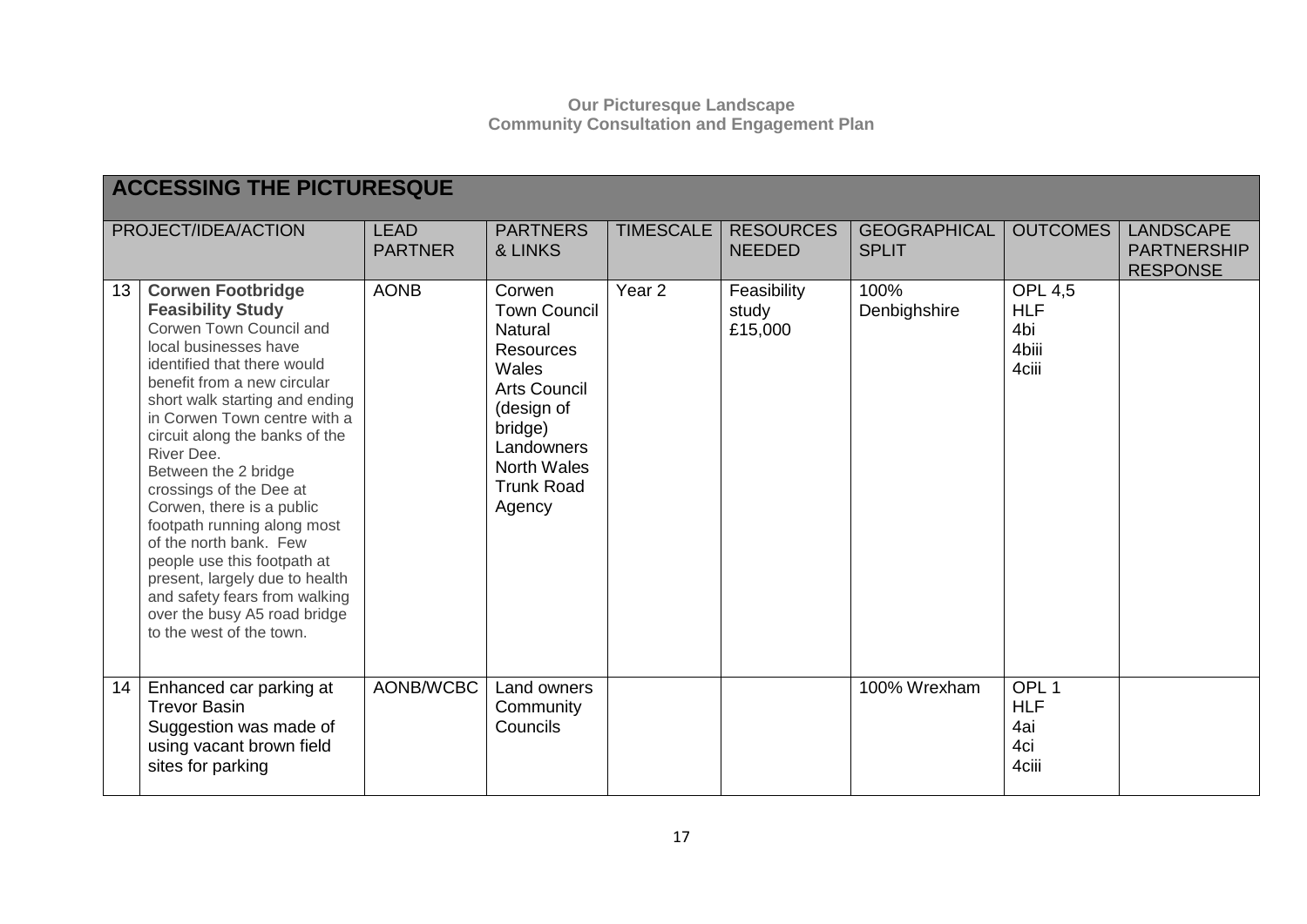|    | <b>ACCESSING THE PICTURESQUE</b>                                                                                                                                                                                                                                                        |                                  |                                                                           |                  |                                   |                                     |                                                                 |                                                           |  |
|----|-----------------------------------------------------------------------------------------------------------------------------------------------------------------------------------------------------------------------------------------------------------------------------------------|----------------------------------|---------------------------------------------------------------------------|------------------|-----------------------------------|-------------------------------------|-----------------------------------------------------------------|-----------------------------------------------------------|--|
|    | PROJECT/IDEA/ACTION                                                                                                                                                                                                                                                                     | <b>LEAD</b><br><b>PARTNER</b>    | <b>PARTNERS</b><br>& LINKS                                                | <b>TIMESCALE</b> | <b>RESOURCES</b><br><b>NEEDED</b> | <b>GEOGRAPHICAL</b><br><b>SPLIT</b> | <b>OUTCOMES</b>                                                 | <b>LANDSCAPE</b><br><b>PARTNERSHIP</b><br><b>RESPONSE</b> |  |
| 15 | Accessing of river and<br>canal for water sports.                                                                                                                                                                                                                                       | Canal and<br><b>Rivers Trust</b> | AONB,<br>County<br>Councils,<br>Youth<br>Groups,<br>Activity<br>Providers |                  |                                   | Denbighshire<br>80%<br>20% Wrexham  | OPL 1, 4,5<br><b>HLF</b><br>4ai, 4bii, 4cii,<br>4ciii           |                                                           |  |
| 16 | Path improvement - Three<br>Paths Walk rear of<br>Penwern Valley road to<br>Fron. Fabulous walk which<br>is being spoiled by<br>unauthorised use by<br>motorbikes and 4 wheel<br>drive vehicles. Project to<br>prevent unauthorised<br>access and carry out<br>improvements to surface. | <b>AONB</b>                      |                                                                           |                  |                                   |                                     | OPL 1,2,3<br><b>HLF</b><br>4ai<br>4aii<br>4biii<br>4ci<br>4ciii |                                                           |  |
| 17 | Path improvement - Green<br>Road between Penwern<br>and Alt y Baddi - similar<br>problem with unauthorised<br>use by motorbikes and off<br>road vehicles                                                                                                                                | <b>AONB</b>                      |                                                                           |                  |                                   |                                     | OPL 1,2,3<br><b>HLF</b><br>4ai<br>4aii<br>4biii<br>4ci<br>4ciii |                                                           |  |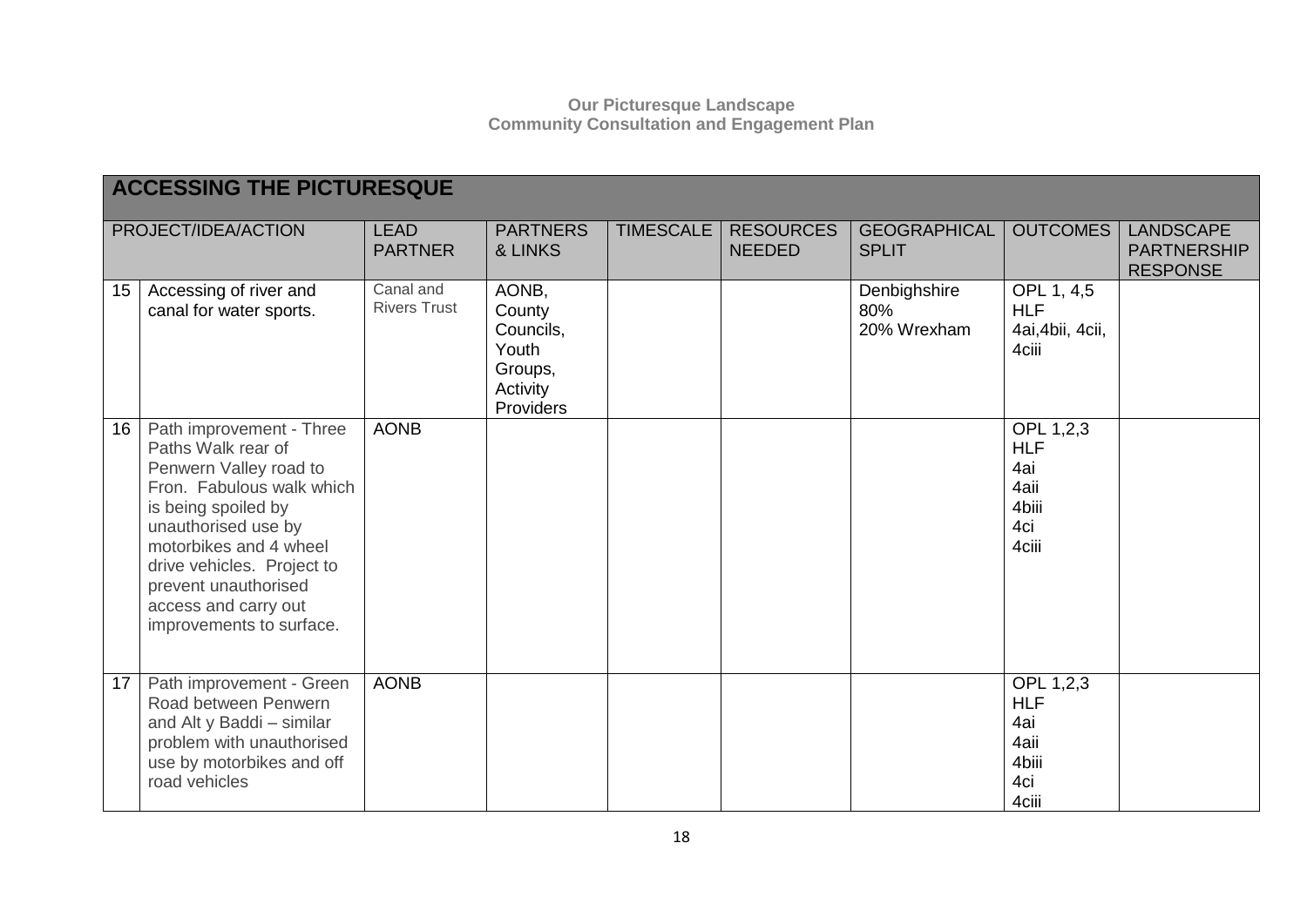|    | <b>ACCESSING THE PICTURESQUE</b>                                                                                                                                                                    |                               |                                                 |           |                                   |                                     |                                                                 |                                                           |  |  |
|----|-----------------------------------------------------------------------------------------------------------------------------------------------------------------------------------------------------|-------------------------------|-------------------------------------------------|-----------|-----------------------------------|-------------------------------------|-----------------------------------------------------------------|-----------------------------------------------------------|--|--|
|    | PROJECT/IDEA/ACTION                                                                                                                                                                                 | <b>LEAD</b><br><b>PARTNER</b> | <b>PARTNERS</b><br>& LINKS                      | TIMESCALE | <b>RESOURCES</b><br><b>NEEDED</b> | <b>GEOGRAPHICAL</b><br><b>SPLIT</b> | <b>OUTCOMES</b>                                                 | <b>LANDSCAPE</b><br><b>PARTNERSHIP</b><br><b>RESPONSE</b> |  |  |
| 18 | Enhanced car parking at<br>Llantisilio - existing car<br>park is inadequate<br>especially in recent years<br>largely due to increased<br>usage by canoeists and<br>rafters who take over<br>carpark | <b>AONB</b>                   | National<br>Trust, DCC,<br>Community<br>Council |           |                                   |                                     | OPL 1,2,3<br><b>HLF</b><br>4ai<br>4aii<br>4biii<br>4ci<br>4ciii |                                                           |  |  |

|    | <b>CONSERVING THE PICTURESQUE</b>                                                                                                                       |                                                                 |                                                                                    |                                  |                                                              |                                                               |                                                                                            |                                                           |  |  |  |
|----|---------------------------------------------------------------------------------------------------------------------------------------------------------|-----------------------------------------------------------------|------------------------------------------------------------------------------------|----------------------------------|--------------------------------------------------------------|---------------------------------------------------------------|--------------------------------------------------------------------------------------------|-----------------------------------------------------------|--|--|--|
|    | PROJECT/IDEA/ACTION                                                                                                                                     | <b>LEAD</b><br><b>PARTNER</b>                                   | <b>PARTNERS</b><br>& LINKS                                                         | <b>TIMESCALE</b>                 | <b>RESOURCES</b><br><b>NEEDED</b>                            | <b>GEOGRAPHICAL</b><br><b>SPLIT</b>                           | <b>OUTCOMES</b>                                                                            | <b>LANDSCAPE</b><br><b>PARTNERSHIP</b><br><b>RESPONSE</b> |  |  |  |
| 19 | Establishment of a Social<br>Enterprise to develop<br>woodland management skills<br>and play a key role in the<br>restoration of views in the<br>valley | Dee Valley<br>Trust<br>Mark.lacey@d<br>eevalleytrust.o<br>rg.uk | AONB,<br>Ty Mawr<br>Country Park,<br>Coleg<br>Cambria,<br><b>Business</b><br>Wales | Duration of<br>OPL and<br>beyond | £30,000 to set<br>up and then<br>sustainable into<br>future. | Dependant on<br>location but<br>benefits across<br>OPL region | OPL 1,2,4,5<br><b>HLF</b><br>4ai<br>4aii<br>4aiii<br>4bi<br>4bii<br>4biii<br>4cii<br>4ciii |                                                           |  |  |  |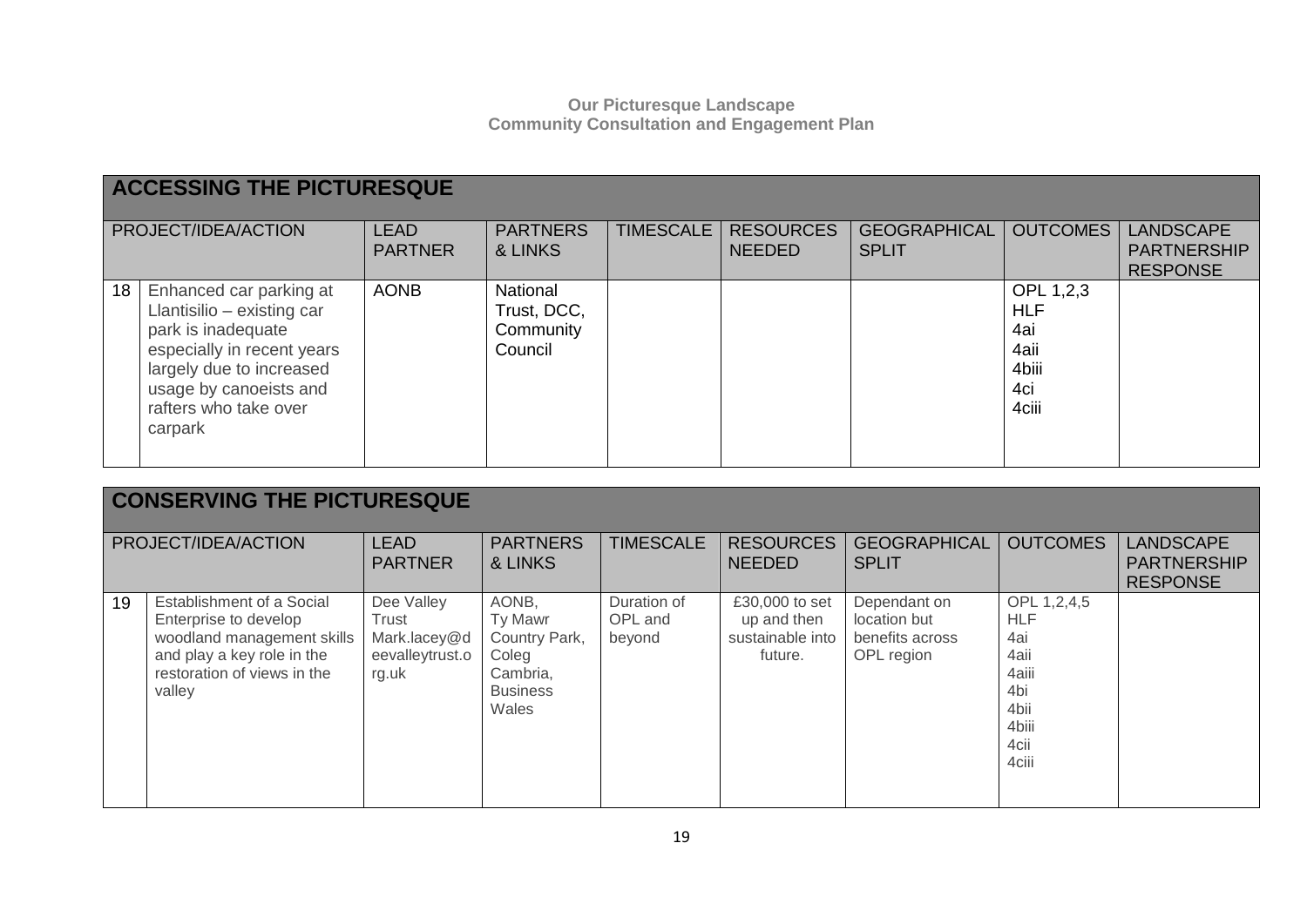|    | <b>CONSERVING THE PICTURESQUE</b>                                                                                                                                                                                                                                                                                                |                                  |                                                                       |                                  |                                                                                                      |                                     |                                                                                          |                                                           |
|----|----------------------------------------------------------------------------------------------------------------------------------------------------------------------------------------------------------------------------------------------------------------------------------------------------------------------------------|----------------------------------|-----------------------------------------------------------------------|----------------------------------|------------------------------------------------------------------------------------------------------|-------------------------------------|------------------------------------------------------------------------------------------|-----------------------------------------------------------|
|    | PROJECT/IDEA/ACTION                                                                                                                                                                                                                                                                                                              | <b>LEAD</b><br><b>PARTNER</b>    | <b>PARTNERS</b><br>& LINKS                                            | <b>TIMESCALE</b>                 | <b>RESOURCES</b><br><b>NEEDED</b>                                                                    | <b>GEOGRAPHICAL</b><br><b>SPLIT</b> | <b>OUTCOMES</b>                                                                          | <b>LANDSCAPE</b><br><b>PARTNERSHIP</b><br><b>RESPONSE</b> |
| 20 | <b>Cross organisational</b><br>volunteering<br>The National Trust would<br>like to develop cross<br>organisational volunteering.<br>In the context of OPL this<br>might include NT, CADW,<br>Canal and Rivers Trust and<br>the AONB. They see<br>potential for skill sharing,<br>joint training and shared<br>volunteer benefits | <b>AONB/Nationa</b><br>I Trust   | CADW, Canal<br>and Rivers<br>Trust, Ty<br><b>Mawr Country</b><br>Park | Duration of<br>OPL and<br>beyond | Minimal<br>financial<br>investment.<br>Time required<br>on part of<br>participating<br>organisations | 50% Denbighshire<br>50% Wrexham     | OPL 1,3,4,5<br><b>HLF</b><br>4ai<br>4aii<br>4bi<br>4bii<br>4biii<br>4ci<br>4cii<br>4ciii |                                                           |
| 21 | <b>Vegetation management</b><br>along canal towpath.<br>The tunnel of vegetation<br>means canal users are<br>unable to see the wider<br>landscape. The canal and<br>users also remain largely<br>unseen by others.                                                                                                               | Canal and<br><b>Rivers Trust</b> | <b>AONB</b><br>Volunteers<br>Youth Groups                             |                                  |                                                                                                      | 50% Denbighshire<br>50% Wrexham     | OPL 1,2,3,4<br><b>HLF</b><br>4ai 4aii<br>4bi 4bii 4biii<br>4ci 4cii 4ciii                |                                                           |
| 22 | <b>Vegetation management -</b><br>Trevor Wood - Offa's Dyke<br>path passes through this<br>area of private coniferous<br>woodland which can be<br>subject to trees falling and<br>blocking the path. Perhaps<br>replace conifer woodland<br>with deciduous planting.                                                             |                                  |                                                                       |                                  |                                                                                                      | 100% Wrexham                        | OPL 1,2,3,4<br><b>HLF</b><br>4ai 4aii<br>4bi 4bii 4biii<br>4ci 4cii 4ciii                |                                                           |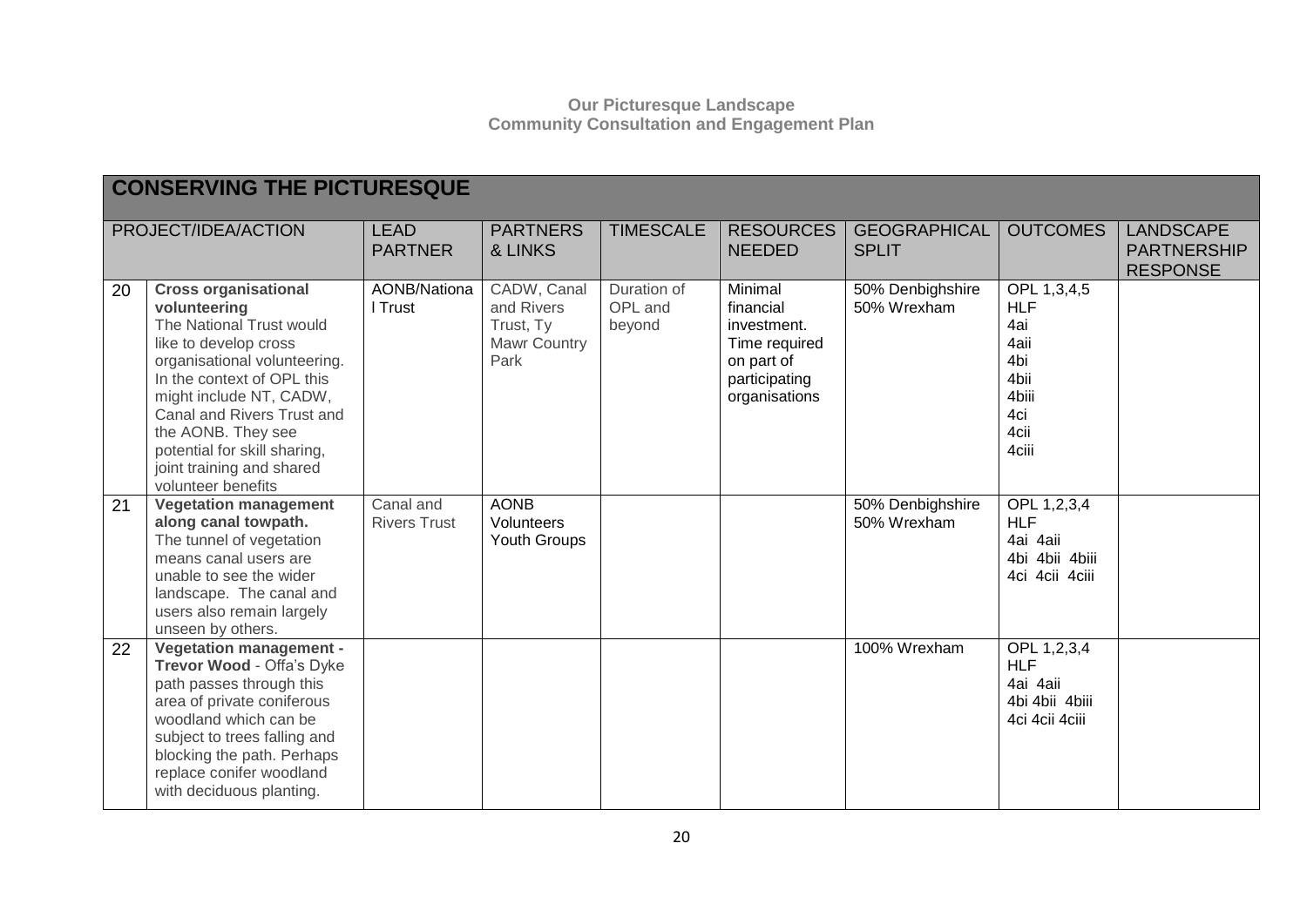|    | <b>CONSERVING THE PICTURESQUE</b>                                                                                                                                                                                                                                                                                                                         |                               |                                                 |                  |                                   |                                     |                                                                           |                                                           |  |  |
|----|-----------------------------------------------------------------------------------------------------------------------------------------------------------------------------------------------------------------------------------------------------------------------------------------------------------------------------------------------------------|-------------------------------|-------------------------------------------------|------------------|-----------------------------------|-------------------------------------|---------------------------------------------------------------------------|-----------------------------------------------------------|--|--|
|    | PROJECT/IDEA/ACTION                                                                                                                                                                                                                                                                                                                                       | <b>LEAD</b><br><b>PARTNER</b> | <b>PARTNERS</b><br>& LINKS                      | <b>TIMESCALE</b> | <b>RESOURCES</b><br><b>NEEDED</b> | <b>GEOGRAPHICAL</b><br><b>SPLIT</b> | <b>OUTCOMES</b>                                                           | <b>LANDSCAPE</b><br><b>PARTNERSHIP</b><br><b>RESPONSE</b> |  |  |
| 23 | <b>Vegetation management</b><br>Himalayan balsam<br>management along river and<br>at Eglwyseg                                                                                                                                                                                                                                                             |                               |                                                 |                  |                                   | 100% Denbighshire                   | OPL 1,2,3,4<br><b>HLF</b><br>4ai 4aii<br>4bi 4bii 4biii<br>4ci 4cii 4ciii |                                                           |  |  |
| 24 | <b>Vegetation Management of</b><br><b>River Dee</b><br>Removal of debris which had<br>become trapped along river<br>Such debris can create<br>problems for canoeists and<br>contribute to flooding<br>problems. Potential need for<br>a river management plan to<br>address such issues, which<br>also address conflicting<br>nature conservation issues. | NRW, AONB                     | Canal and<br>Rivers Trust,<br><b>Volunteers</b> |                  |                                   | 20% Wrexham<br>80% Denbighshire     | OPL 1,2,3,4<br><b>HLF</b><br>4ai 4aii<br>4bi 4bii 4biii<br>4ci 4cii 4ciii |                                                           |  |  |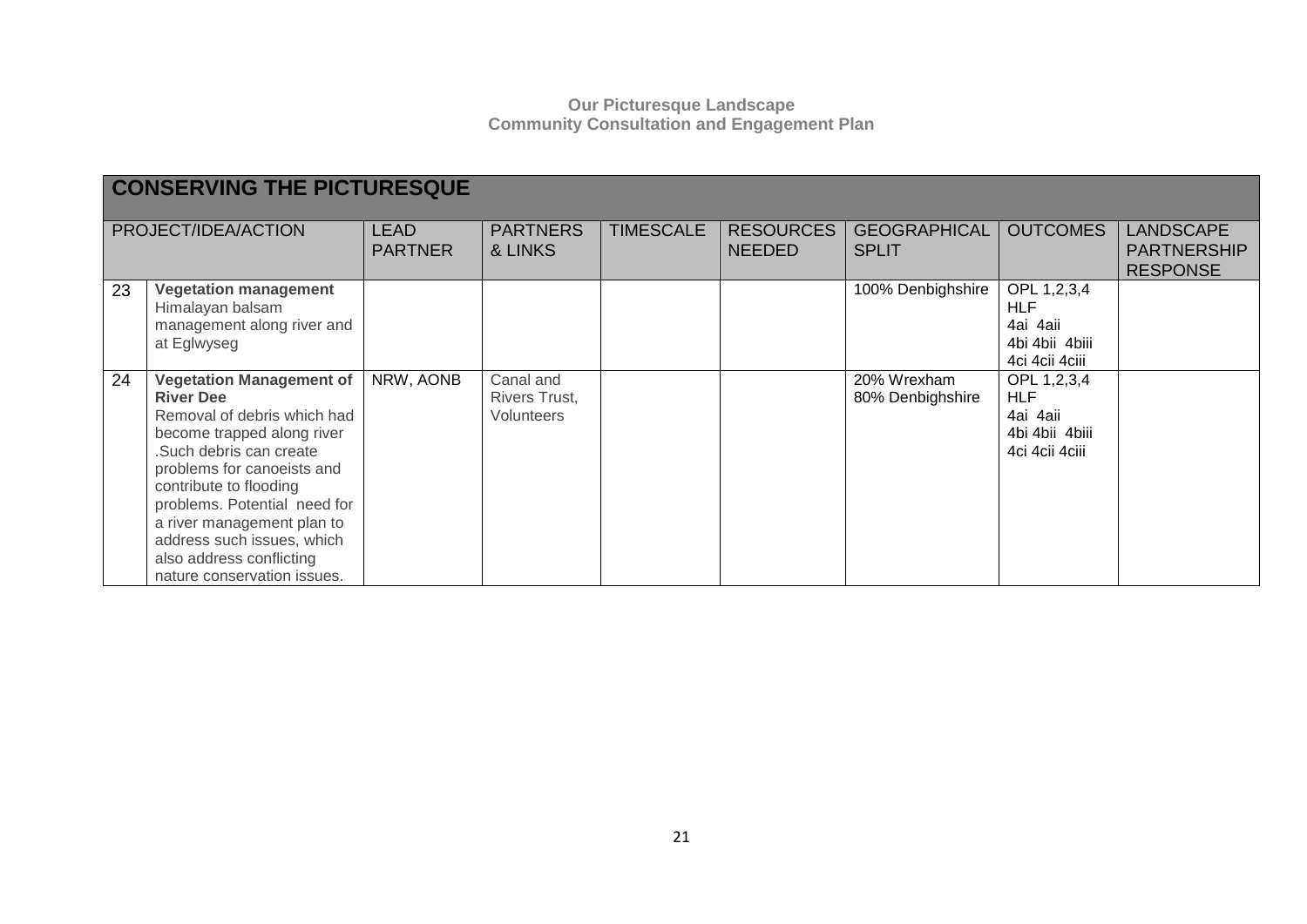## **Future Community Engagement and Collaborative Working**

- Community Engagement is a long term process and this 8 week Plan Development process is just the beginning.
- In order to see this plan through to successful implementation, it needs to be viewed as a work in progress that can evolve and be developed on an ongoing basis.
- The following Action Plan provides suggestions and guidance as to how community engagement and collaborative working can be taken forward following the consultation work and meetings with project partners.
- The Action Plan includes a range of measures, some of which are tried and tested and others that are innovative.

# **Community Engagement Action Plan**

| <b>Action</b>                             | <b>Form of Engagement</b>                                                                                           | <b>Target Audience</b>                                 | Timescale                                                                     |
|-------------------------------------------|---------------------------------------------------------------------------------------------------------------------|--------------------------------------------------------|-------------------------------------------------------------------------------|
| Development phase updates                 | Electronic newsletter with updates<br>on Stage 2 bid and progress being<br>made on Community Engagement<br>projects | All those consulted during<br>consultation process     | Quarterly update                                                              |
| Project consultation with young<br>people | Interactive young people<br>engagement to work up detail of<br>young people focused projects                        | Young people specific to projects<br>under development | Prior to finalising project detail<br>but within 2 -3 months of start<br>date |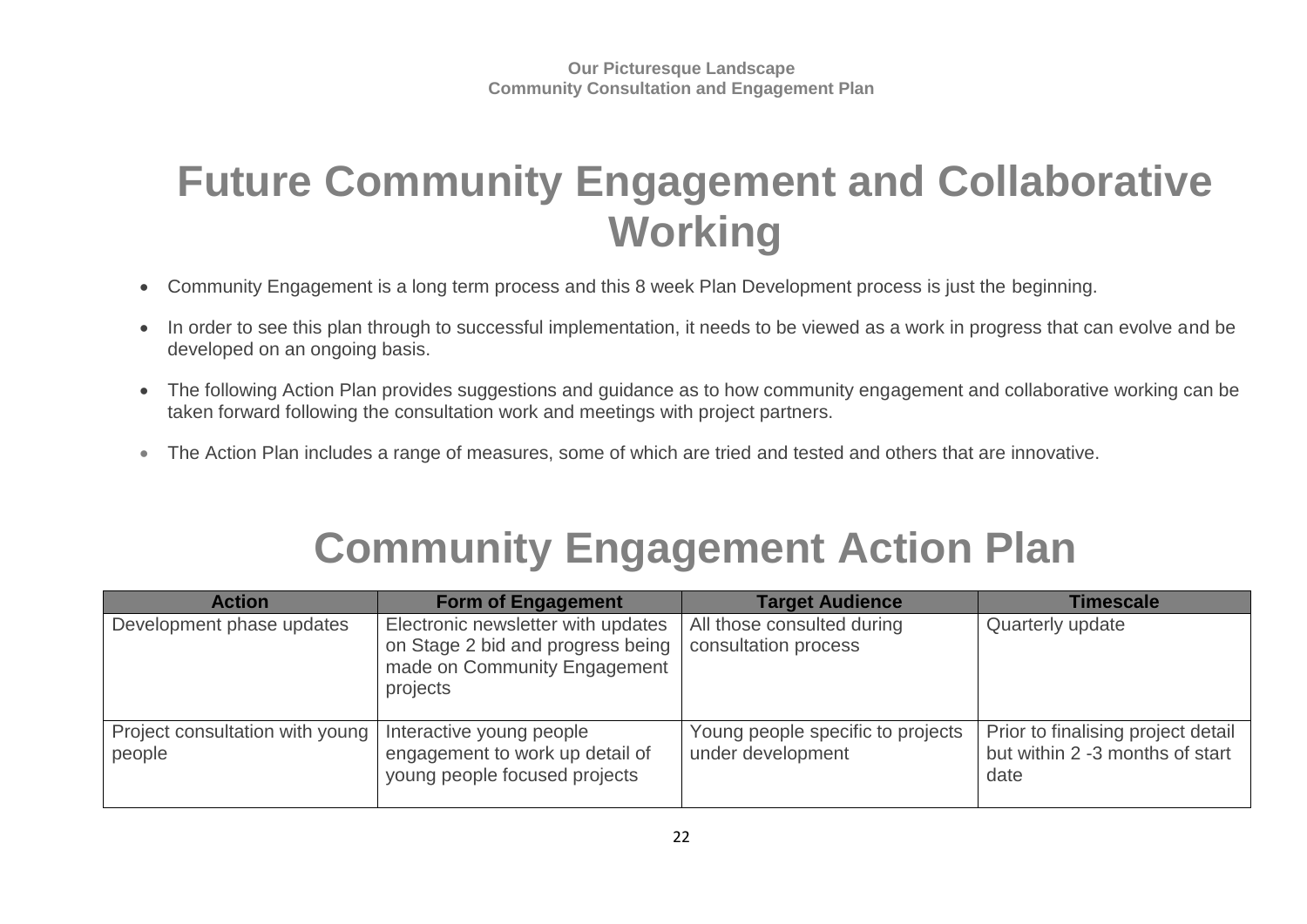| <b>Action</b>                                                                                                      | <b>Form of Engagement</b>                                                                                                                                                                                                           | <b>Target Audience</b>                                                                                                                                          | <b>Timescale</b>                                                                                                                            |
|--------------------------------------------------------------------------------------------------------------------|-------------------------------------------------------------------------------------------------------------------------------------------------------------------------------------------------------------------------------------|-----------------------------------------------------------------------------------------------------------------------------------------------------------------|---------------------------------------------------------------------------------------------------------------------------------------------|
| Advise consultation partners of<br>priority of projects                                                            | Telephone calls/emails                                                                                                                                                                                                              | <b>Consultation partners</b>                                                                                                                                    | Once projects have been<br>prioritised and confirmed as<br>part of Stage 2 bid                                                              |
| Establish a Community Forum<br>for the project                                                                     | <b>Online Forum</b><br>Digital meetings<br>Occasional site visits                                                                                                                                                                   | Key community individuals<br>identified from consultation<br>events and other means who will<br>act as community/sector leaders                                 | Quarterly contact during<br>development phase and 1 <sup>st</sup><br>year of project.<br>6 monthly contact for years 2 -                    |
| Continue proactive<br>engagement with Destination<br>Management Partnerships in<br><b>Wrexham and Denbighshire</b> | Attendance at meetings, updates,<br>liaison with key officers                                                                                                                                                                       | Tourism sector                                                                                                                                                  | Quarterly                                                                                                                                   |
| Engage with Denbighshire and<br><b>Wrexham Tourism</b><br>Ambassadors                                              | Event/site visit to introduce project<br>and annual updates.<br>Include in electronic newsletter<br>database                                                                                                                        | <b>Tourism Ambassadors in</b><br>Denbighshire & Wrexham                                                                                                         | Initial event during<br>development phase. Annual<br>follow up throughout project.                                                          |
| Engagement with hard to<br>reach groups                                                                            | This requires a long term<br>approach and there is much<br>potential to work with existing<br>organisations working in this area<br>eg Youth Service, National Trust,<br>Voluntary sector organisations                             | Hard to reach groups                                                                                                                                            | Build on consultation process<br>during development phase to<br>ensure selected partnerships<br>are established for<br>implementation phase |
| Event based engagement                                                                                             | Engagement through activity can<br>be particularly effective in working<br>with target user groups. The<br>nature of the activity should be<br>tailored to the specific needs,<br>interests and aspirations of the<br>target group. | Users of the landscape, young<br>people, hard to reach groups eg<br>people with a disability, the less<br>active, people from socially<br>deprived backgrounds. | During development and<br>implementation phases.                                                                                            |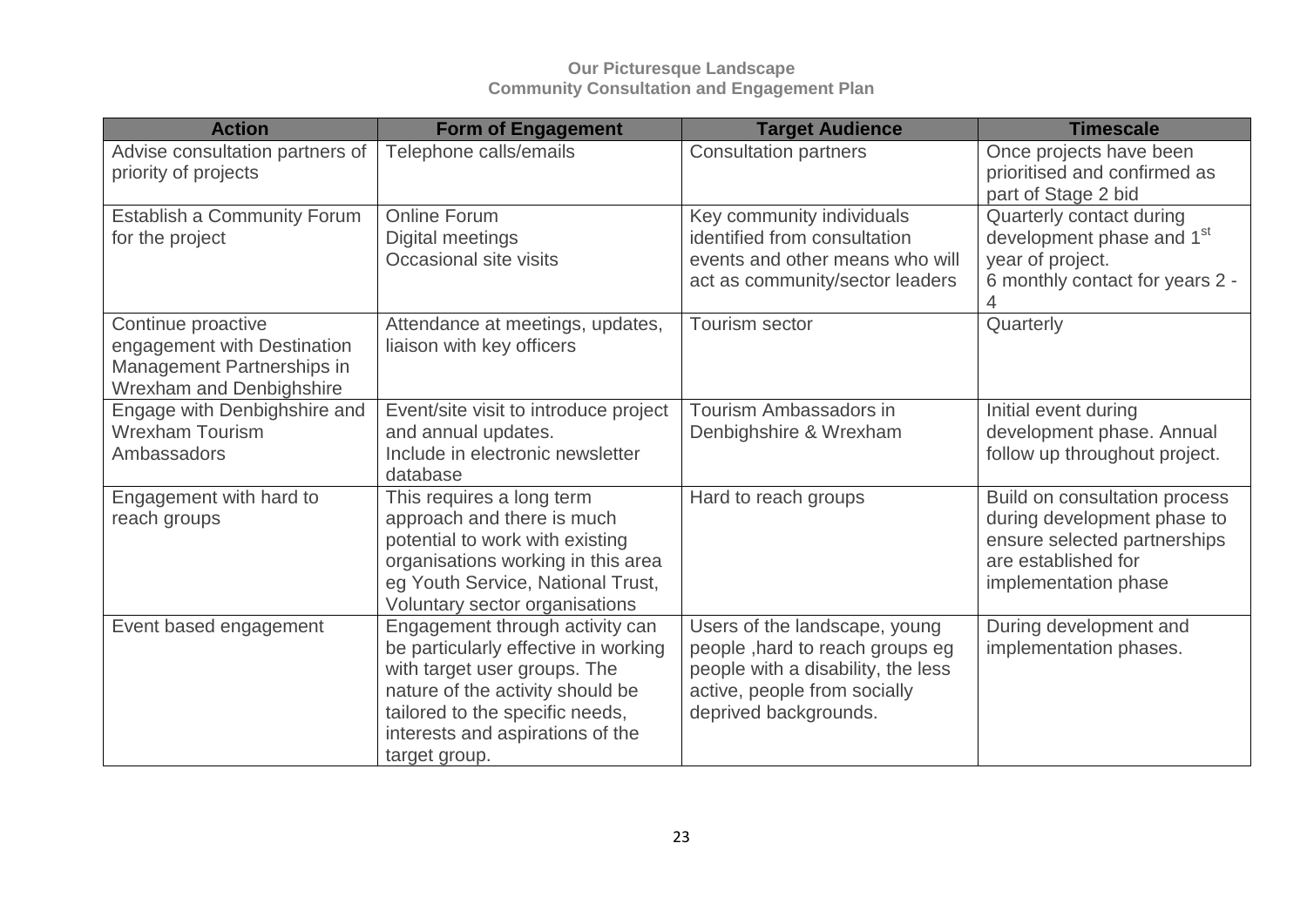### **APPENDIX 1 USER SURVEY GRAPHS**

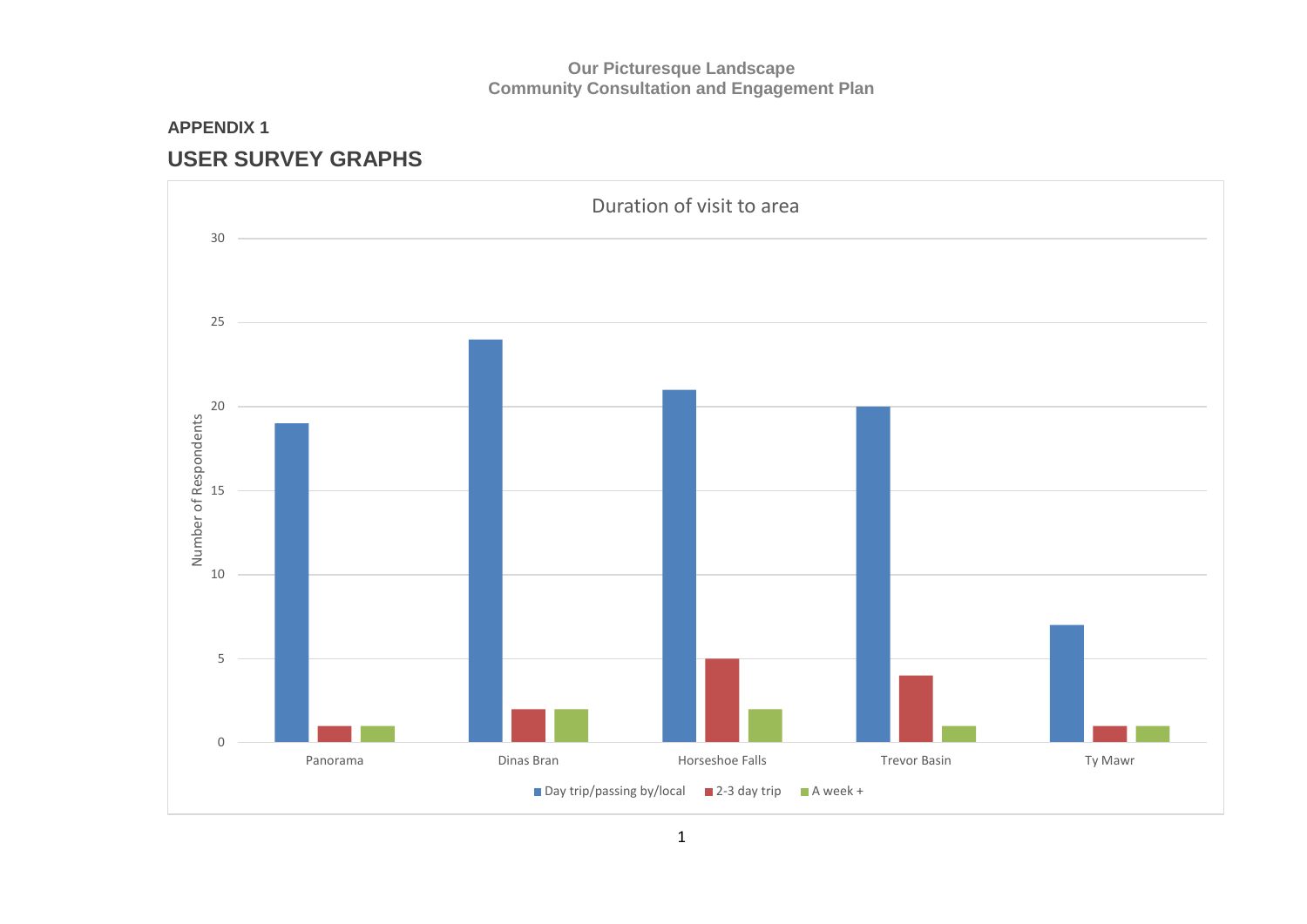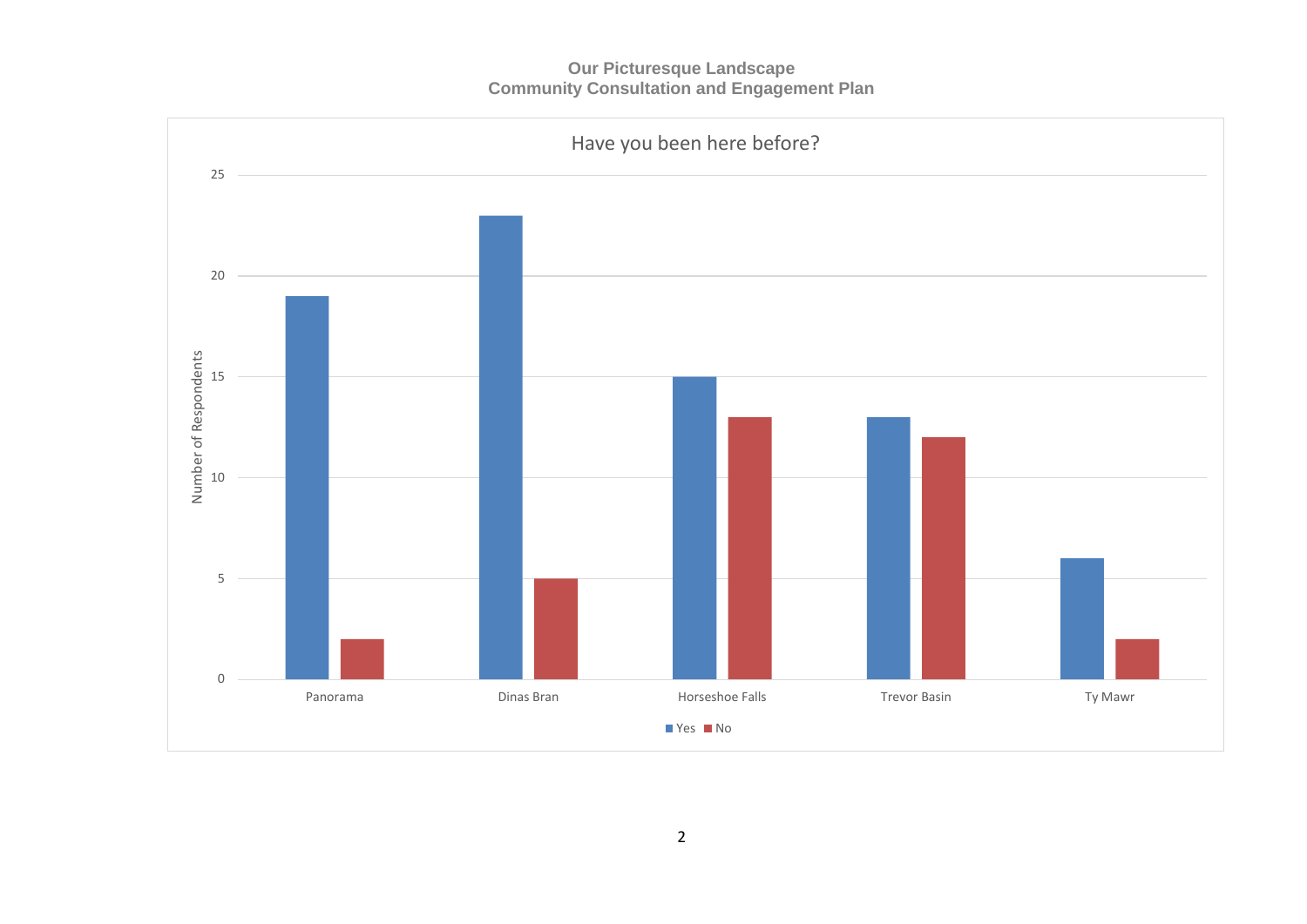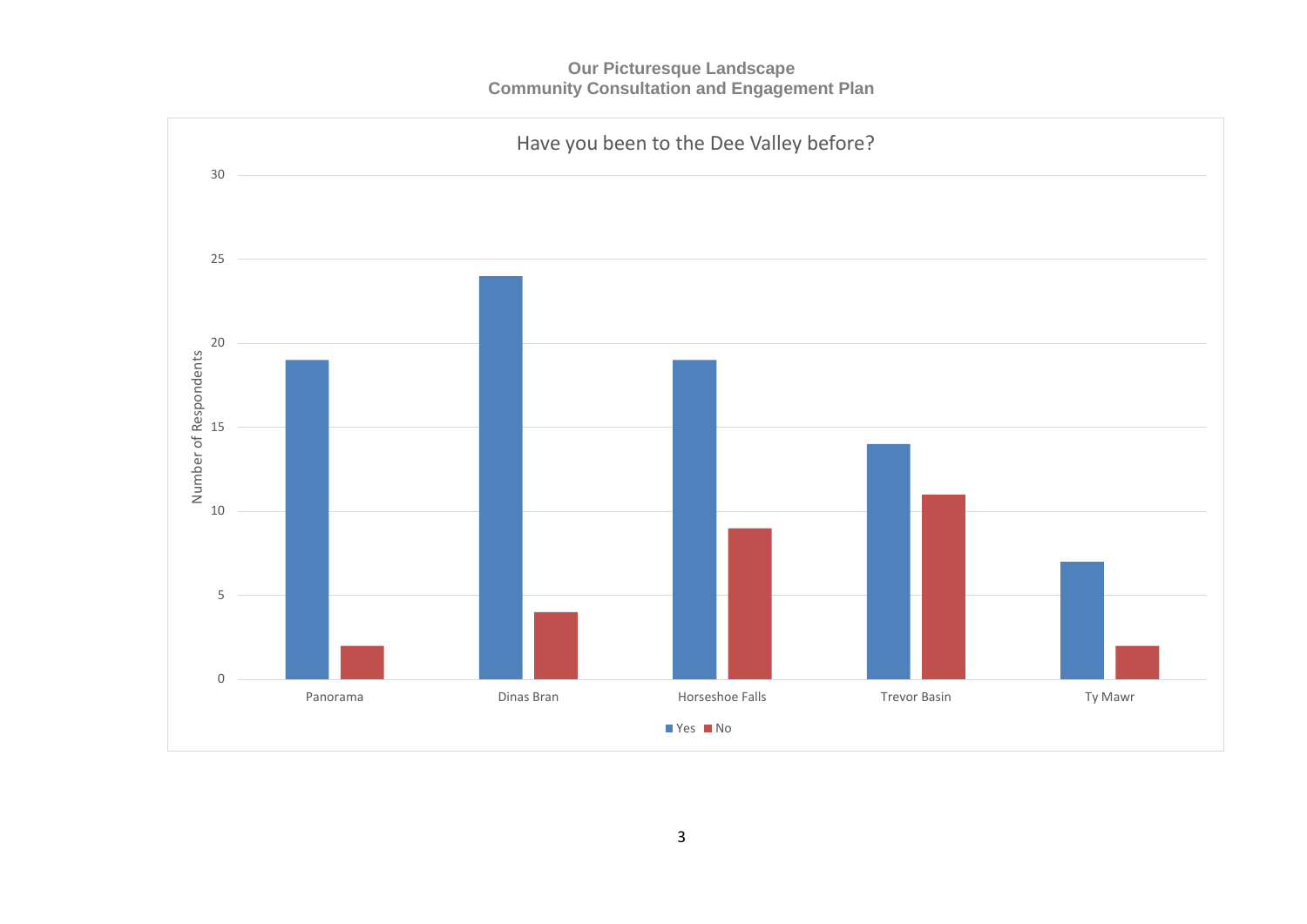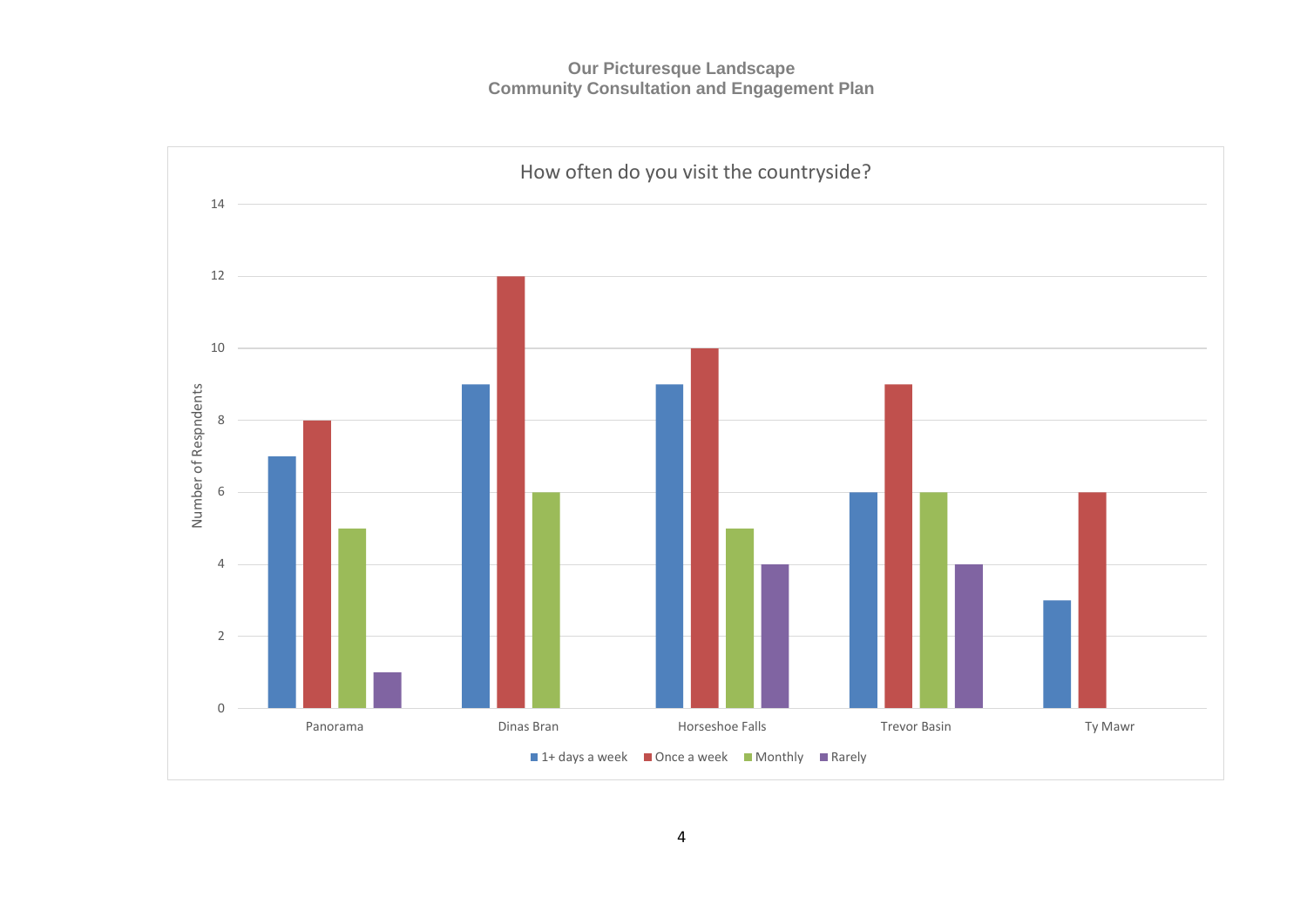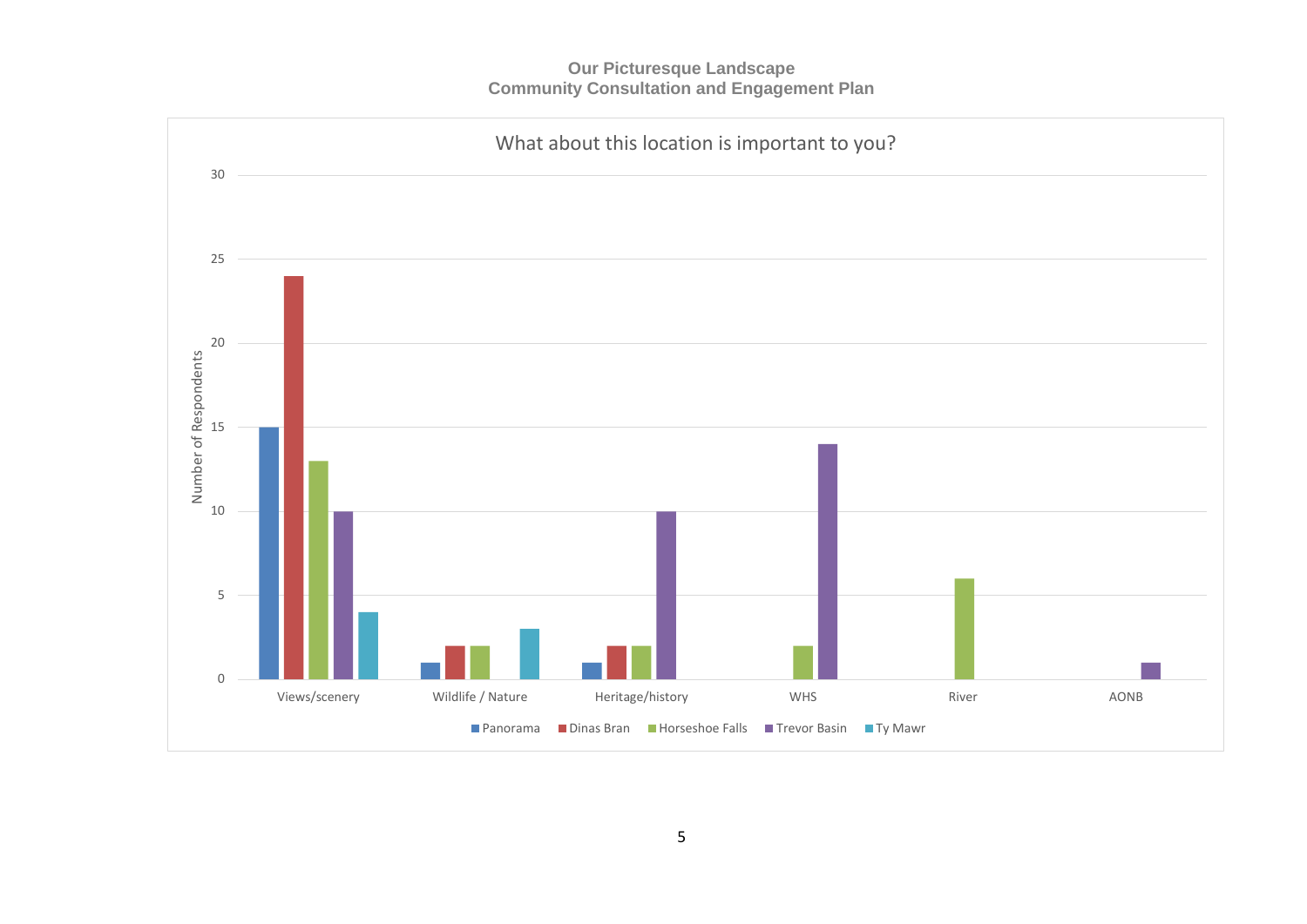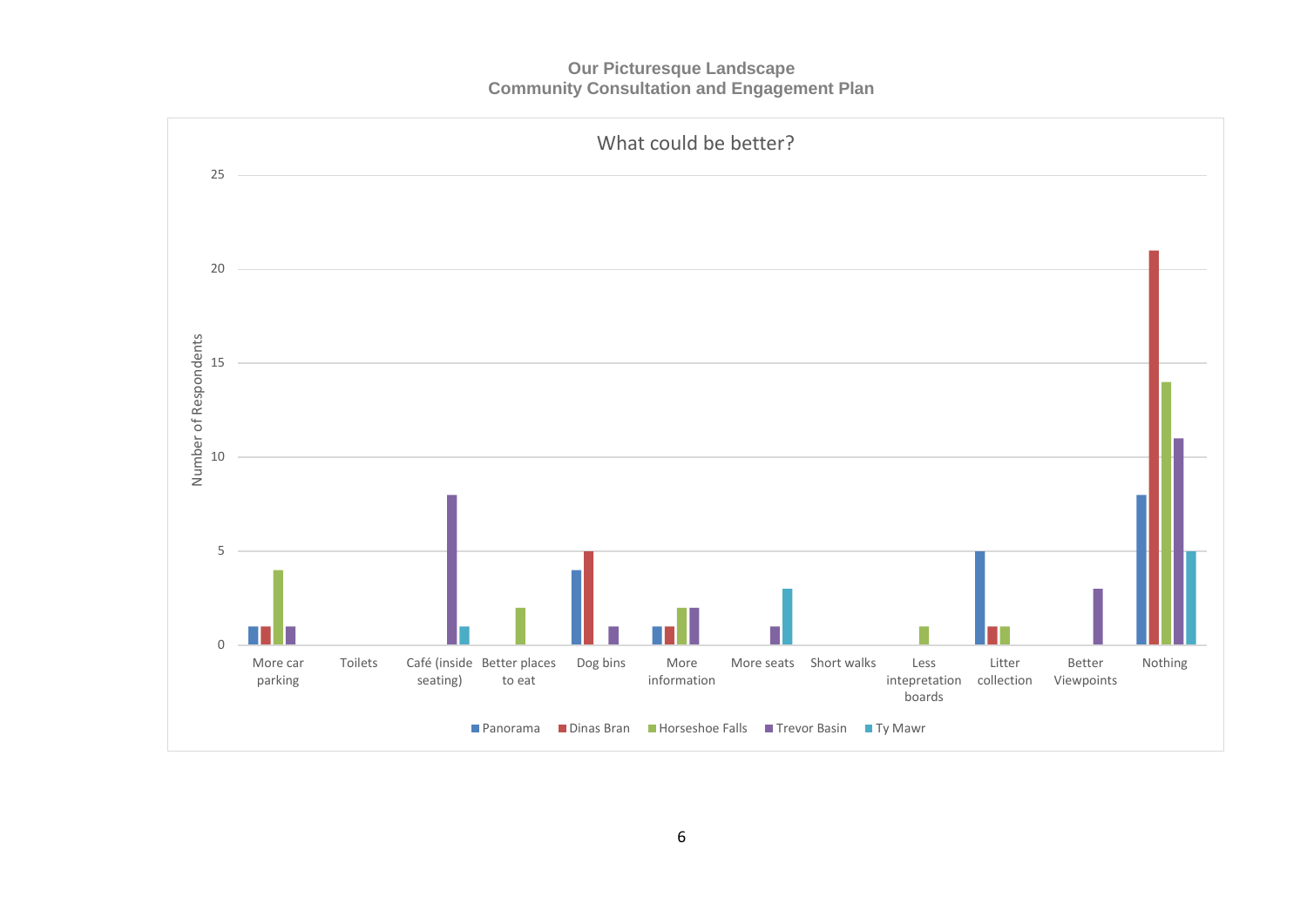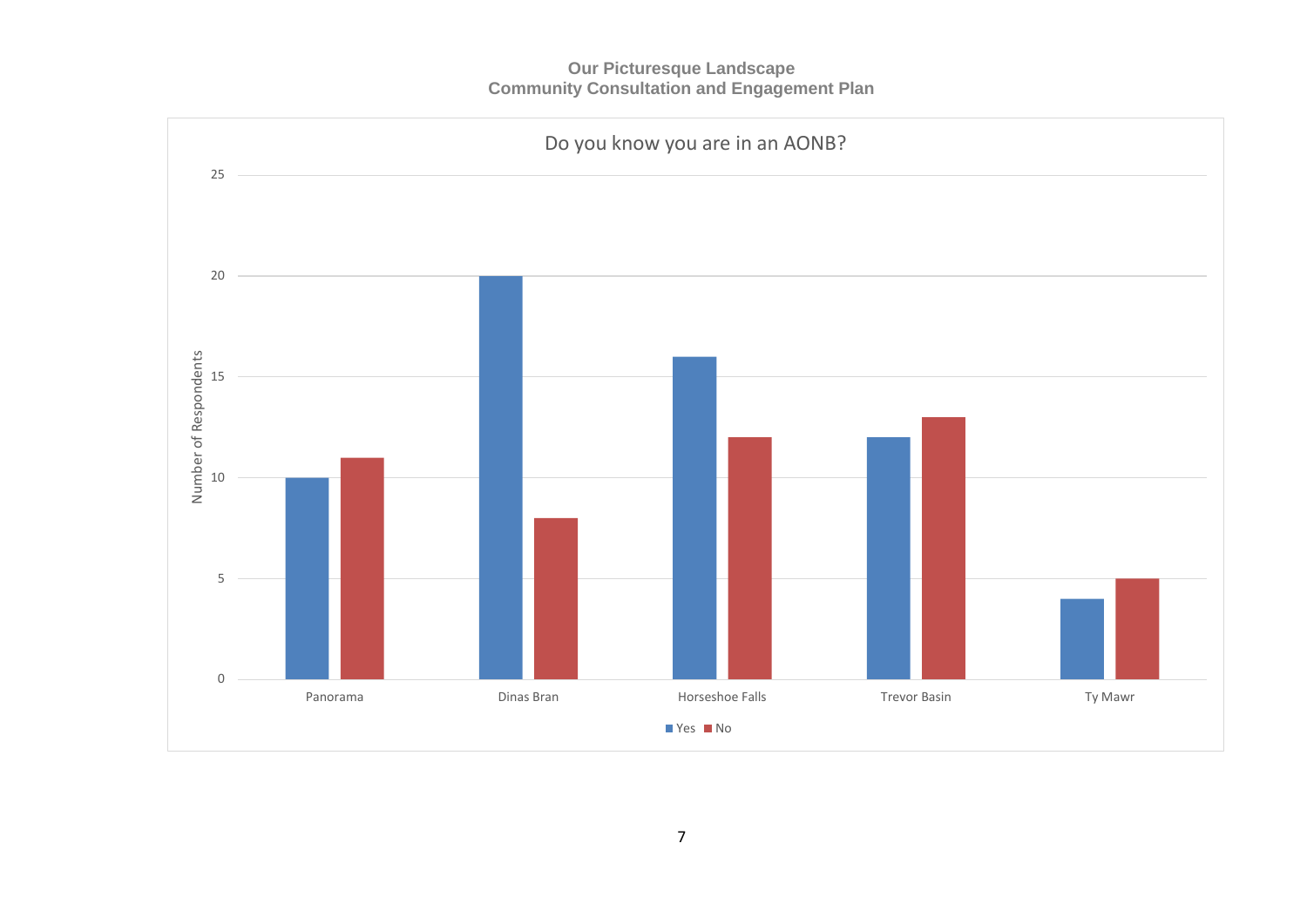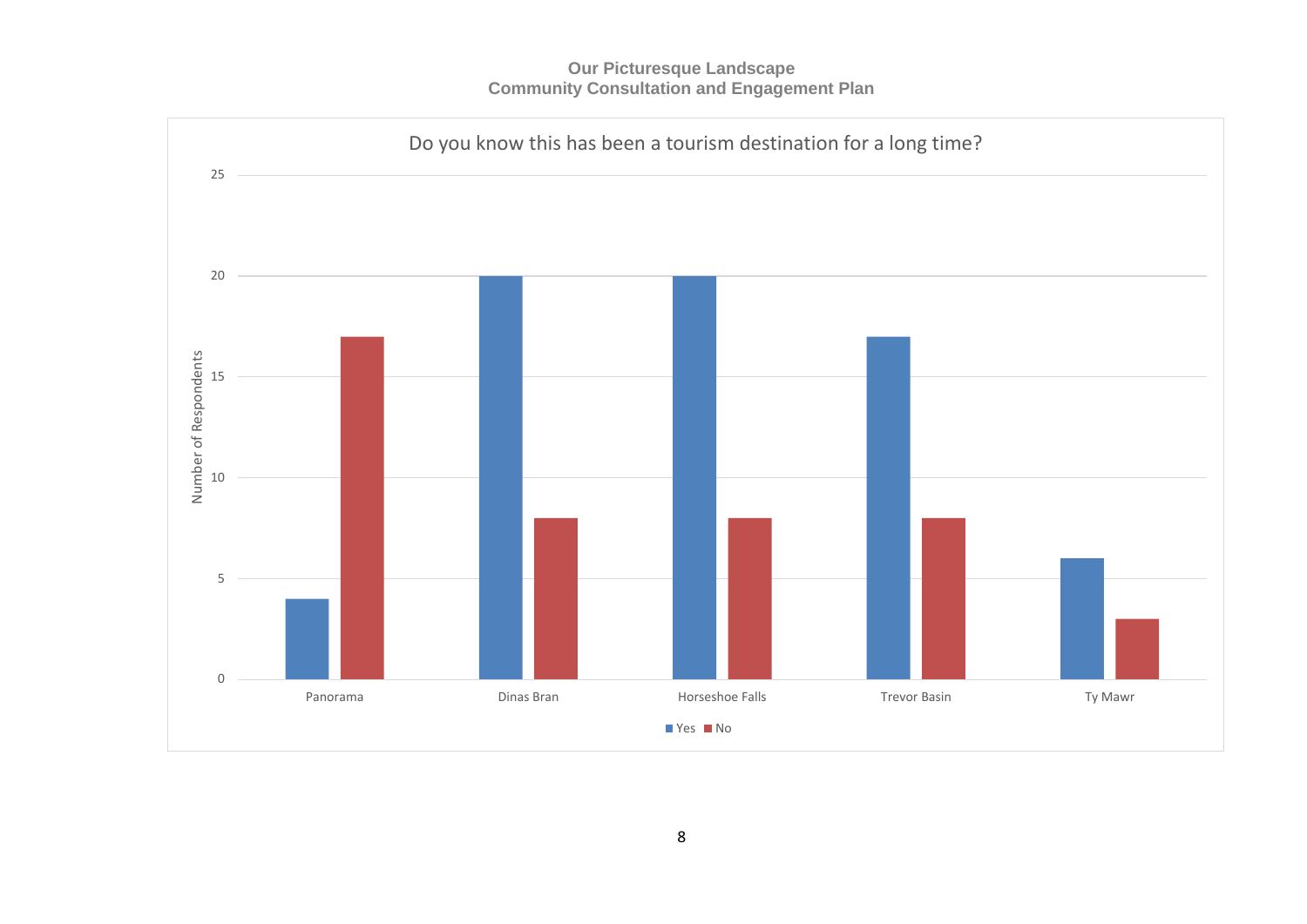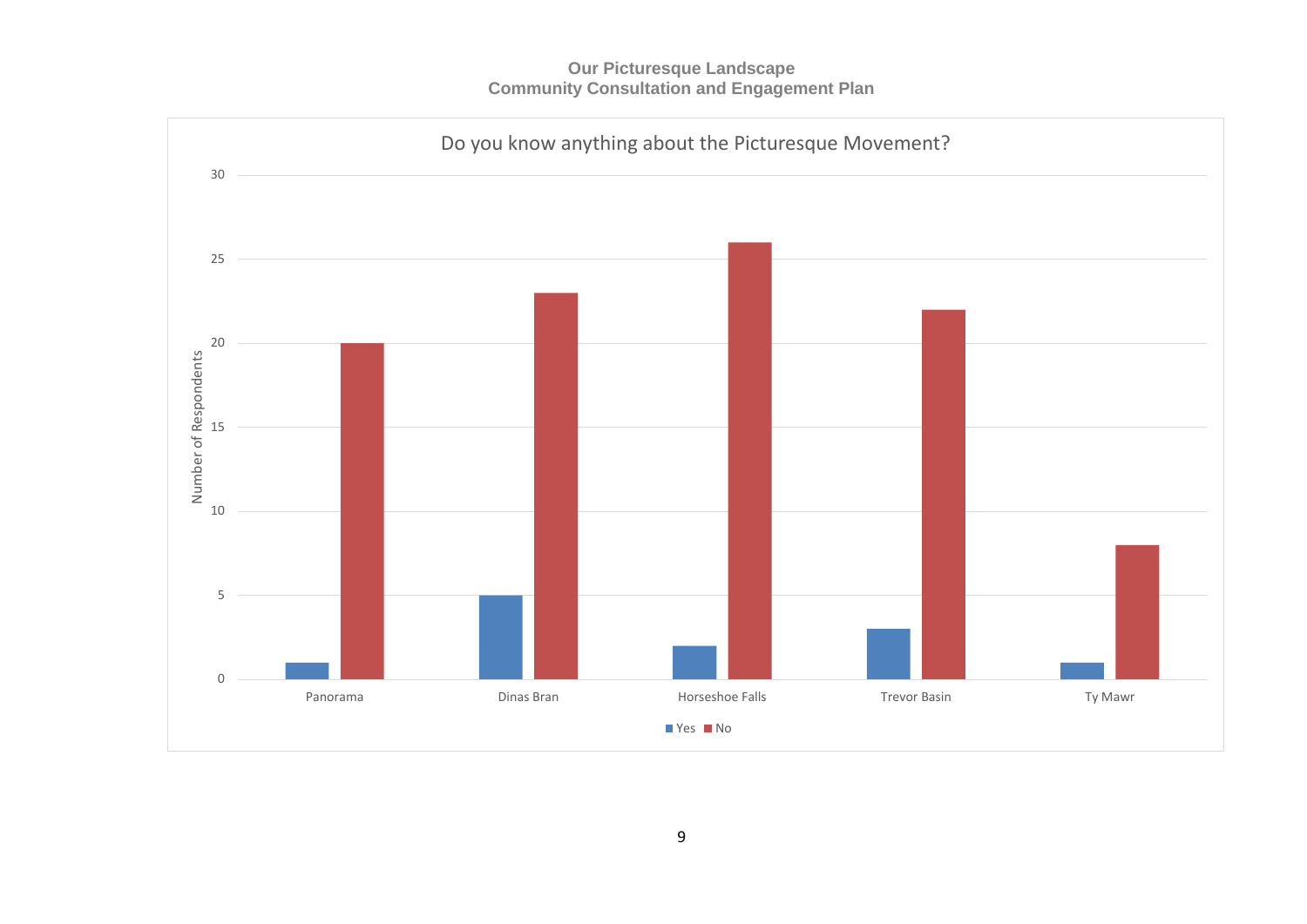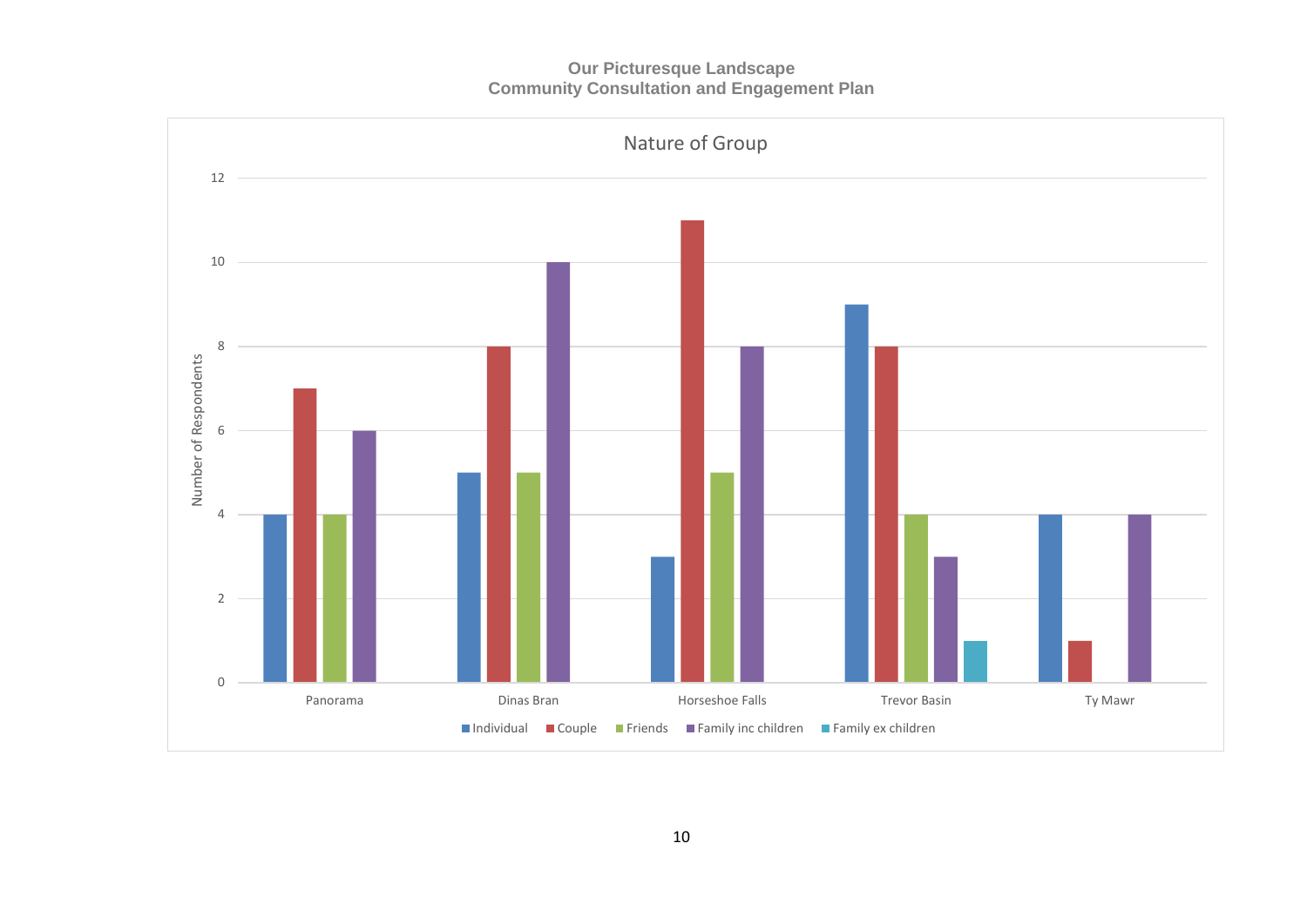**Our Picturesque Landscape Community Consultation and Engagement Plan**

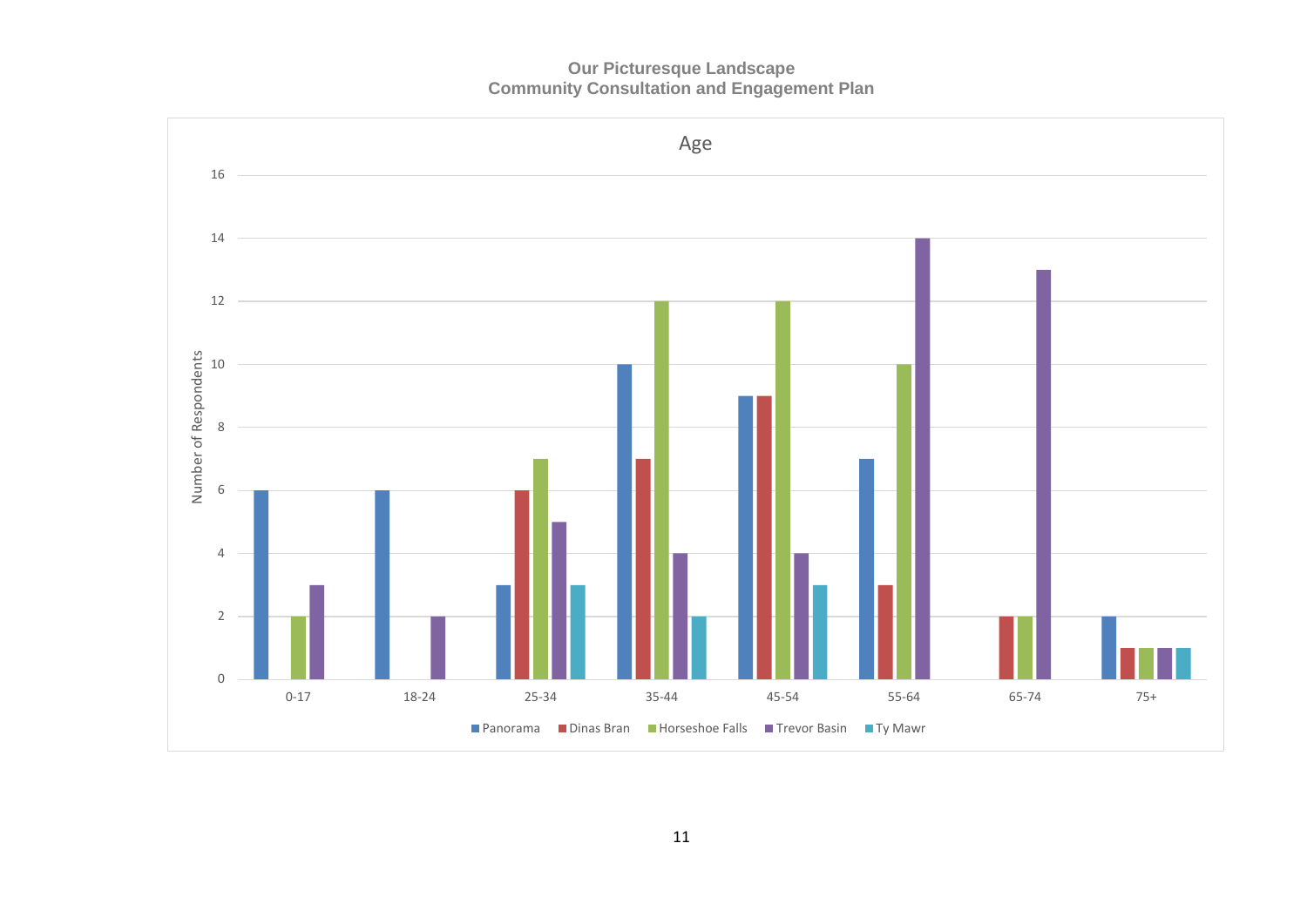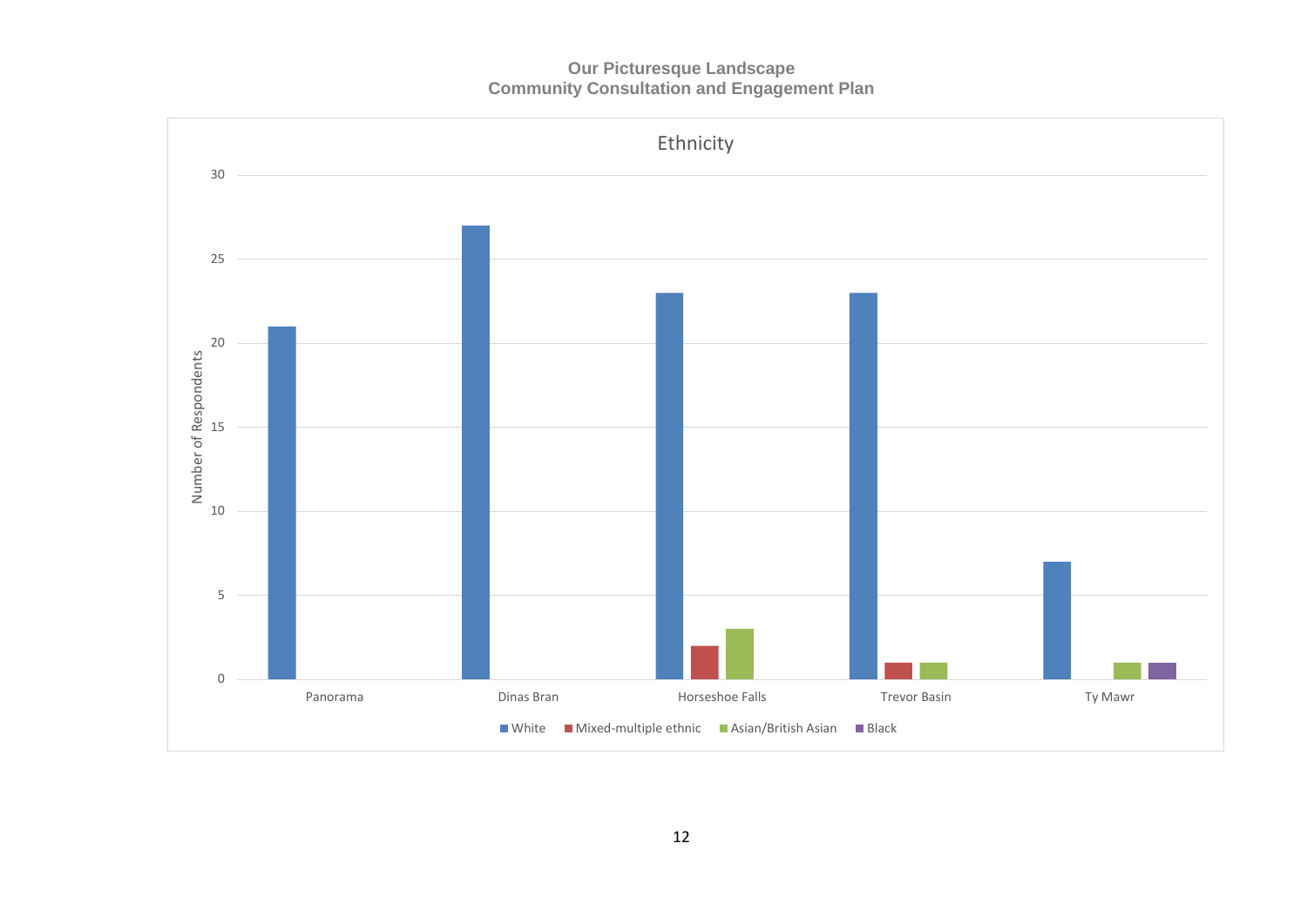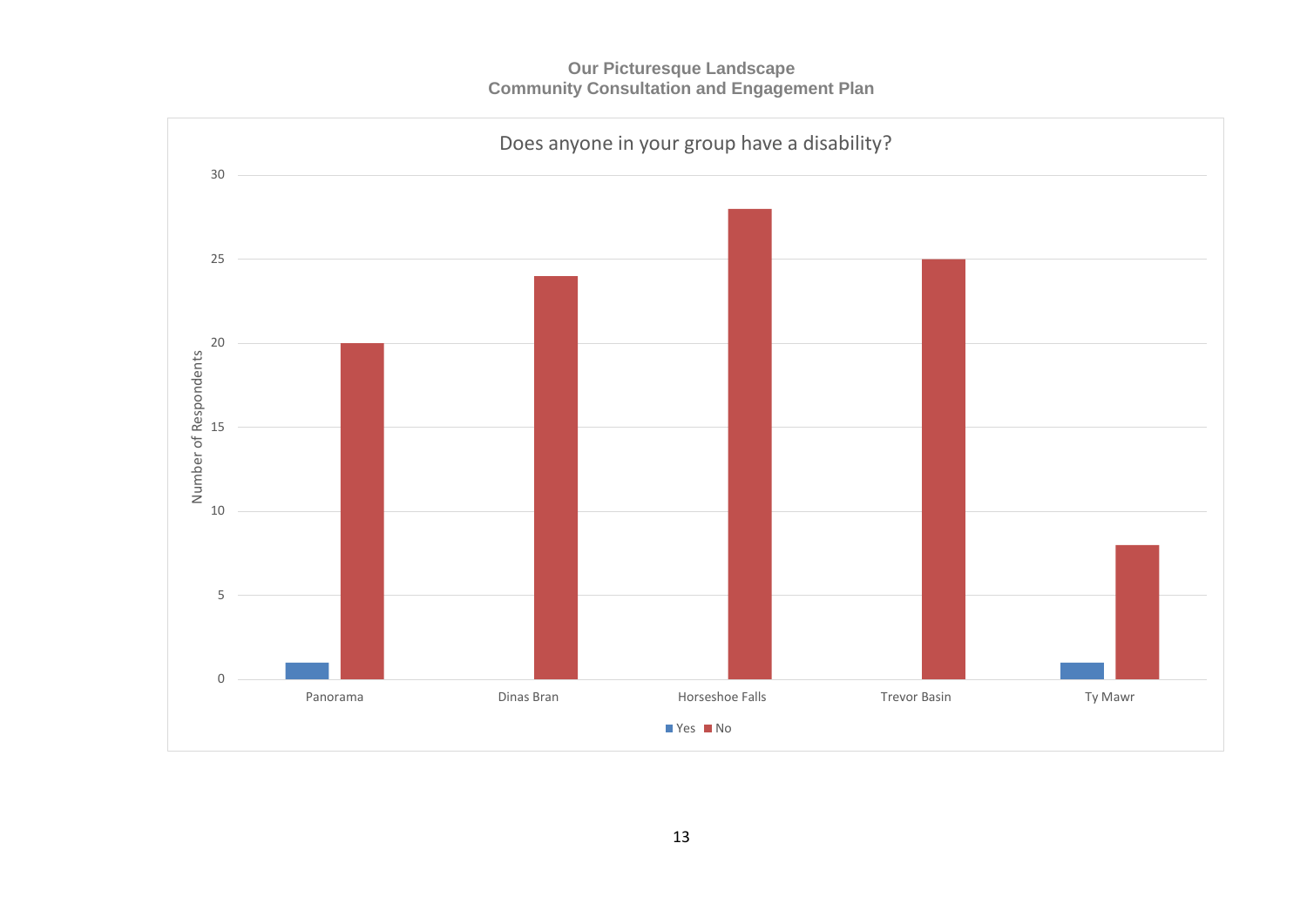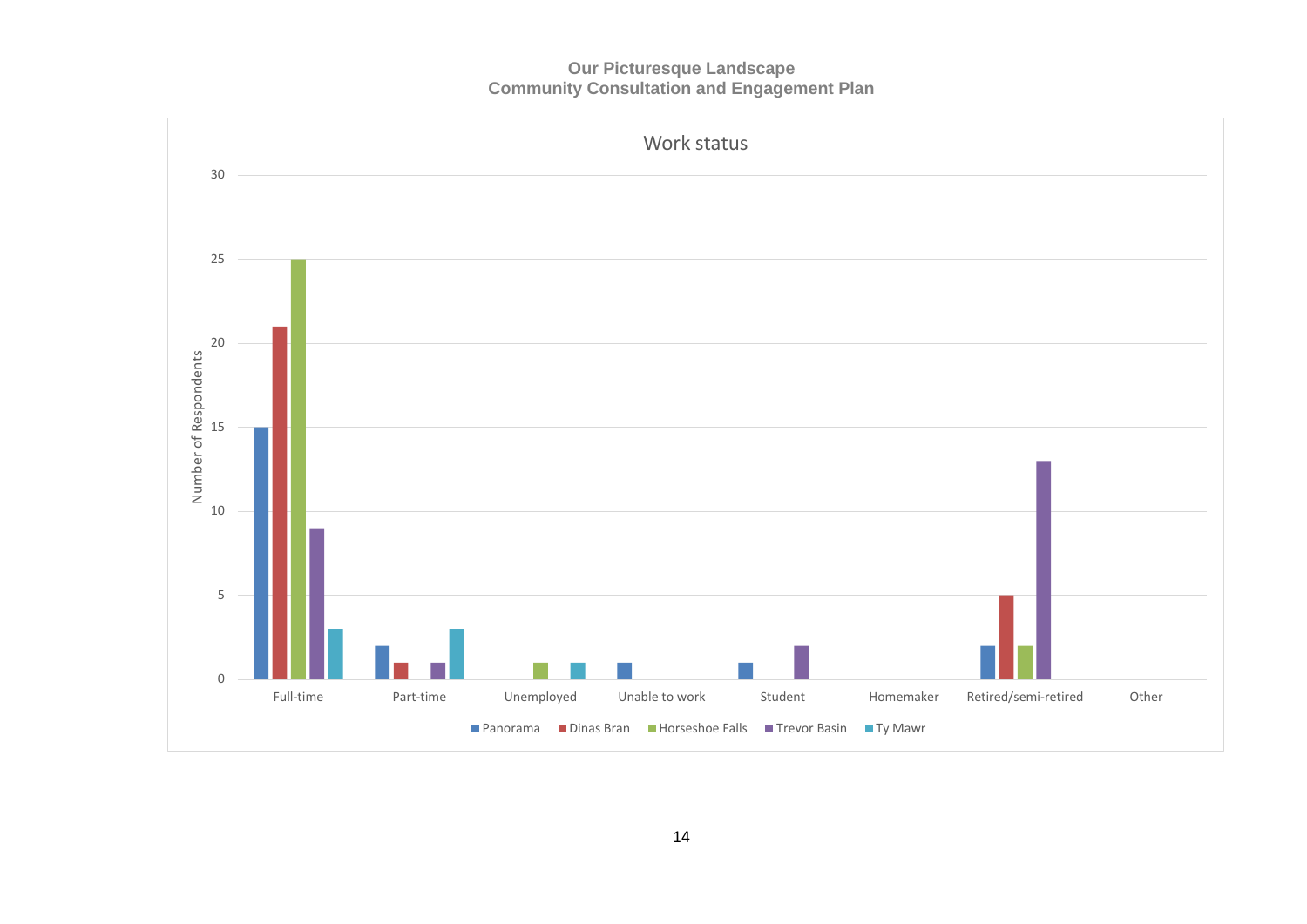